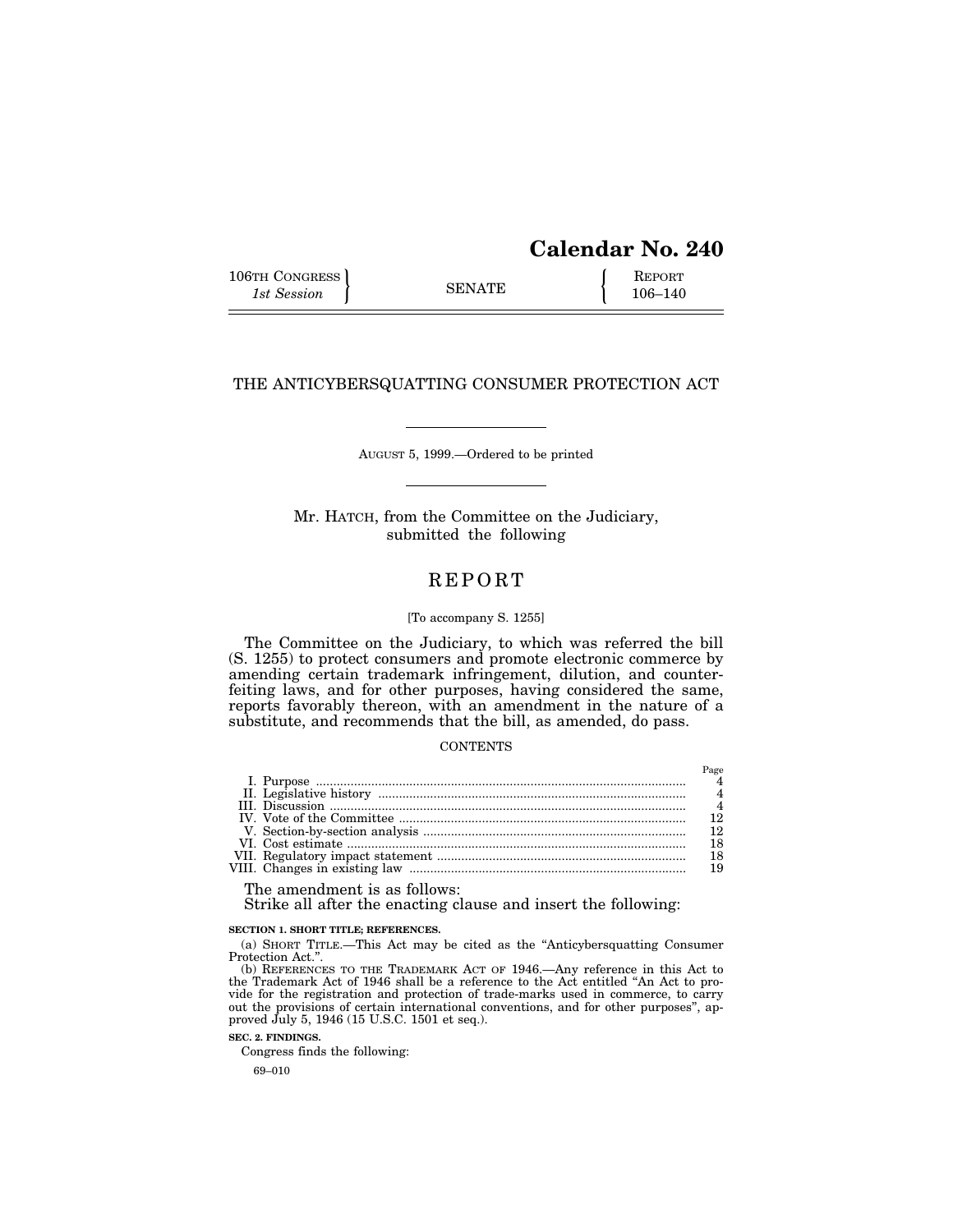(1) The registration, trafficking in, or use of a domain name that is identical to, confusingly similar to, or dilutive of a trademark or service mark of another that is distinctive at the time of registration of the domain name, without regard to the goods or services of the parties, with the bad-faith intent to profit from the goodwill of another's mark (commonly referred to as ''cyberpiracy'' and ''cybersquatting'')—

(A) results in consumer fraud and public confusion as to the true source or sponsorship of goods and services;

(B) impairs electronic commerce, which is important to interstate commerce and the United States economy;

(C) deprives legitimate trademark owners of substantial revenues and consumer goodwill; and

(D) places unreasonable, intolerable, and overwhelming burdens on trademark owners in protecting their valuable trademarks.

(2) Amendments to the Trademark Act of 1946 would clarify the rights of a trademark owner to provide for adequate remedies and to deter cyberpiracy and cybersquatting.

#### **SEC. 3. CYBERPIRACY PREVENTION.**

(a) IN GENERAL.—Section 43 of the Trademark Act of 1946 (15 U.S.C. 1125) is amended by inserting at the end the following:

 $\mathcal{H}(d)(1)(A)$  Any person who, with bad-faith intent to profit from the goodwill of a trademark or service mark of another, registers, traffics in, or uses a domain name that is identical to, confusingly similar to, or dilutive of such trademark or service work, without regard to the goods or services of the parties, shall be liable in a civil action by the owner of the mark, if the mark is distinctive at the time of the registration of the domain name.

''(B) In determining whether there is a bad-faith intent described under subparagraph (A), a court may consider factors such as, but not limited to—

''(i) the trademark or other intellectual property rights of the person, if any, in the domain name;

''(ii) the extent to which the domain name consists of the legal name of the person or a name that is otherwise commonly used to identify that person;

''(iii) the person's prior use, if any, of the domain name in connection with the bona fide offering of any goods or services;

"(iv) the person's legitimate noncommercial or fair use of the mark in a site accessible under the domain name;

" $(v)$  the person's intent to divert consumers from the mark owner's online location to a site accessible under the domain name that could harm the goodwill represented by the mark, either for commercial gain or with the intent to tarnish or disparage the mark, by creating a likelihood of confusion as to the source, sponsorship, affiliation, or endorsement of the site;

''(vi) the person's offer to transfer, sell, or otherwise assign the domain name to the mark owner or any third party for substantial consideration without having used, or having an intent to use, the domain name in the bona fide offering of any goods or services;

"(vii) the person's intentional provision of material and misleading false contact information when applying for the registration of the domain name; and

''(viii) the person's registration or acquisition of multiple domain names which are identical to, confusingly similar to, or dilutive of trademarks or service marks of others that are distinctive at the time of registration of such domain names, without regard to the goods or services of such persons.

''(C) In any civil action involving the registration, trafficking, or use of a domain name under this paragraph, a court may order the forfeiture or cancellation of the domain name or the transfer of the domain name to the owner of the mark.

''(2)(A) The owner of a mark may file an in rem civil action against a domain name if—

''(i) the domain name violates any right of the registrant of a mark registered in the Patent and Trademark Office, or section 43 (a) or (c); and

''(ii) the court finds that the owner has demonstrated due diligence and was not able to find a person who would have been a defendant in a civil action under paragraph (1).

''(B) The remedies of an in rem action under this paragraph shall be limited to a court order for the forfeiture or cancellation of the domain name or the transfer of the domain name to the owner of the mark.''.

(b) ADDITIONAL CIVIL ACTION AND REMEDY.—The civil action established under section  $43(d)(1)$  of the Trademark Act of 1946 (as added by this section) and any remedy available under such action shall be in addition to any other civil action or remedy otherwise applicable.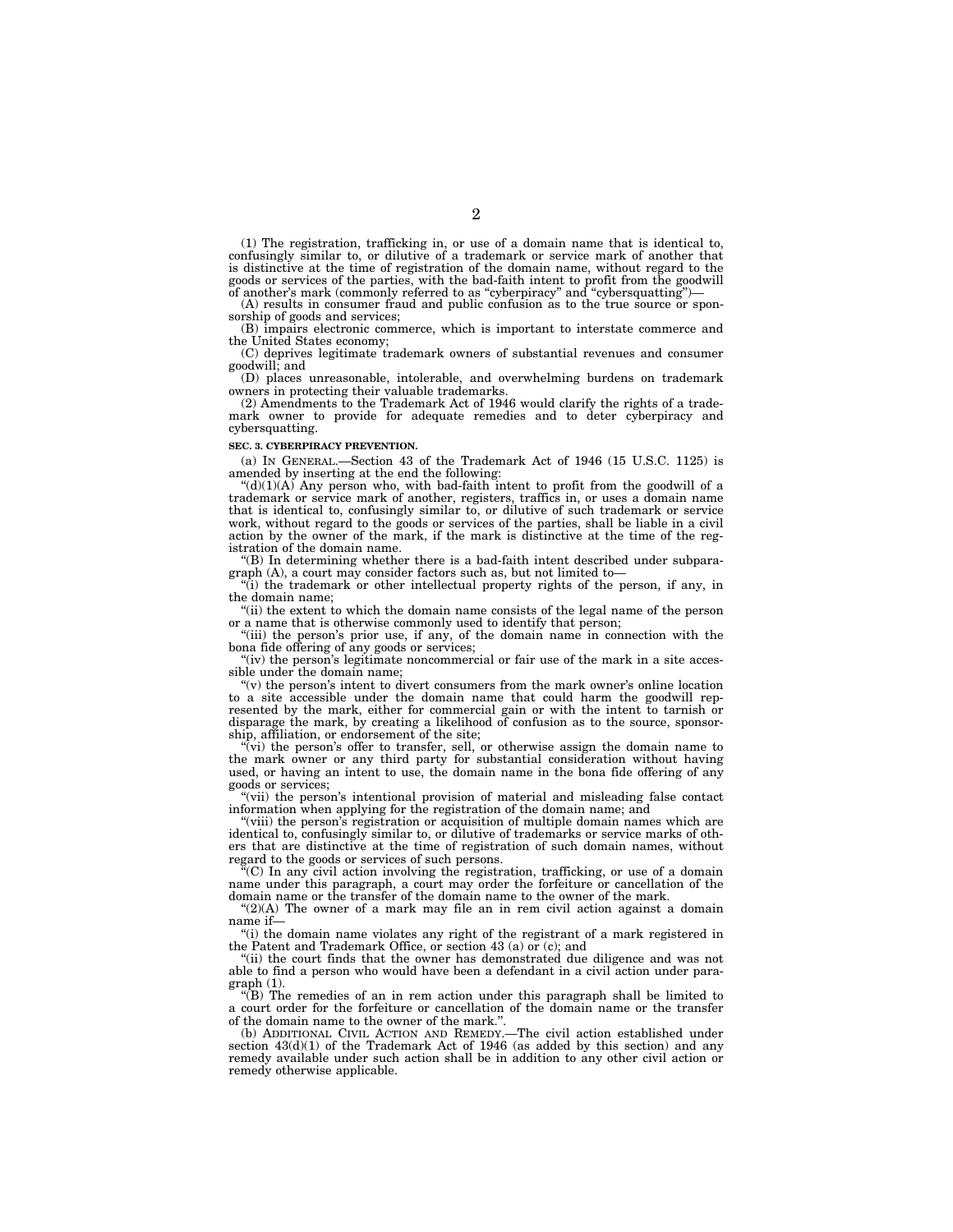#### **SEC. 4. DAMAGES AND REMEDIES.**

(1) INJUNCTIONS.—Section 34(a) of the Trademark Act of 1946 (15 U.S.C. 1116(a)) is amended in the first sentence by striking ''section 43(a)'' and inserting ''section 43 (a), (c), or (d)''.

(2) DAMAGES.—Section 35(a) of the Trademark Act of  $1946$  (15 U.S.C. 1117(a)) is amended in the first sentence by inserting ", (c), or (d)" after "section 43 (a)".

(b) STATUTORY DAMAGES.—Section 35 of the Trademark Act of 1946 (15 U.S.C. 1117) is amended by adding at the end the following:

"(d) In a case involving a violation of section  $43(d)(1)$ , the plaintiff may elect, at any time before final judgment is rendered by the trial court, to recover, instead of actual damages and profits, an award of statutory damages in the amount of not less than \$1,000 and not more than \$100,000 per domain name, as the court considers just. The court shall remit statutory damages in any case in which an infringer believed and had reasonable grounds to believe that use of the domain name by the infringer was a fair or otherwise lawful use.''.

#### **SEC. 5. LIMITATION ON LIABILITY.**

Section 32(2) of the Trademark Act of 1946 (15 U.S.C. 1114) is amended—

(1) in the matter preceding subparagraph (A) by striking ''under section 43(a)'' and inserting ''under section 43 (a) or (d)''; and

(2) by redesignating subparagraph (D) as subparagraph (E) and inserting after subparagraph  $(\tilde{C})$  the following:

''(D)(i) A domain name registrar, a domain name registry, or other domain name registration authority that takes any action described under clause (ii) affecting a domain name shall not be liable for monetary relief to any person for such action, regardless of whether the domain name is finally determined to infringe or dilute the mark.

''(ii) An action referred to under clause (i) is any action of refusing to register, removing from registration, transferring, temporarily disabling, or permanently canceling a domain name—

"(I) in compliance with a court order under section  $43(d)$ ; or

''(II) in the implementation of a reasonable policy by such registrar, registry, or authority prohibiting the registration of a domain name that is identical to, confusingly similar to, or dilutive of another's mark registered on the Principal Register of the United States Patent and Trademark Office.

''(iii) A domain name registrar, a domain name registry, or other domain name registration authority shall not be liable for damages under this section for the registration or maintenance of a domain name for another absent a showing of bad faith intent to profit from such registration or maintenance of the domain name.

''(iv) If a registrar, registry, or other registration authority takes an action described under clause (ii) based on a knowing and material misrepresentation by any person that a domain name is identical to, confusingly similar to, or dilutive of a mark registered on the Principal Register of the United States Patent and Trademark Office, such person shall be liable for any damages, including costs and attorney's fees, incurred by the domain name registrant as a result of such action. The court may also grant injunctive relief to the domain name registrant, including the reactivation of the domain name or the transfer of the domain name to the domain name registrant.''.

#### **SEC. 6. DEFINITIONS.**

Section 45 of the Trademark Act of 1946 (15 U.S.C. 1127) is amended by inserting after the undesignated paragraph defining the term ''counterfeit'' the following:

"The term 'Internet' has the meaning given that term in section  $230(f)(1)$  of the Communications Act of 1934 (47 U.S.C.  $230(f)(1)$ ).

''The term 'domain name' means any alphanumeric designation which is registered with or assigned by any domain name registrar, domain name registry, or other domain name registration authority as part of an electronic address on the Internet."

#### **SEC. 7. SAVINGS CLAUSE.**

Nothing in this Act shall affect any defense available to a defendant under the Trademark Act of 1946 (including any defense under section 43(c)(4) of such Act or relating to fair use) or a person's right of free speech or expression under the first amendment of the United States Constitution.

#### **SEC. 8. SEVERABILITY.**

If any provision of this Act, an amendment made by this Act, or the application of such provision or amendment to any person or circumstances is held to be unconstitutional, the remainder of this Act, the amendments made by this Act, and the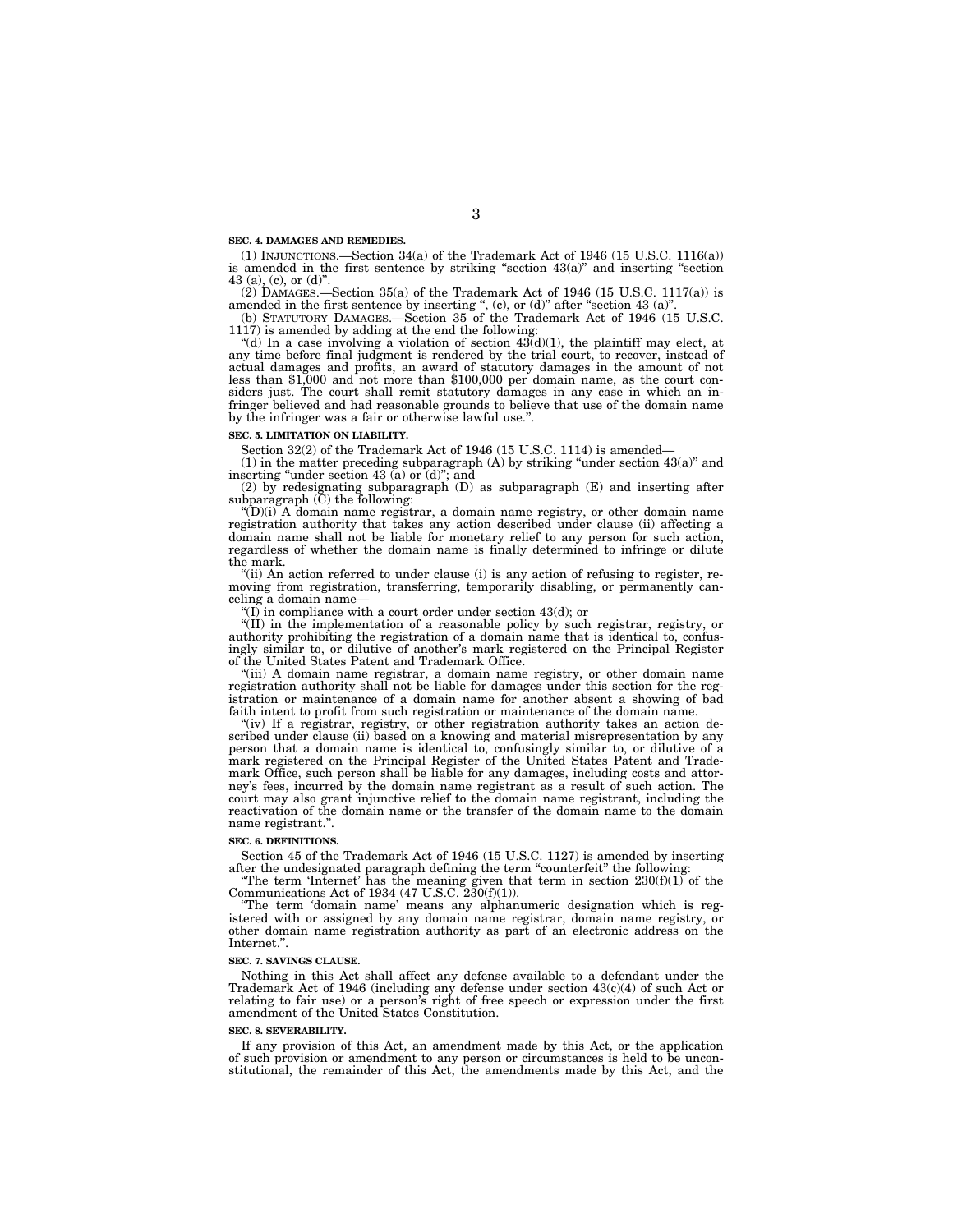application of the provisions of such to any person or circumstance shall not be affected thereby.

#### **SEC. 9. EFFECTIVE DATE.**

This Act shall apply to all domain names registered before, on, or after the date of enactment of this Act, except that statutory damages under section 35(d) of the Trademark Act of 1946 (15 U.S.C. 1117), as added by section 4 of this Act, shall not be available with respect to the registration, trafficking, or use of a domain name that occurs before the date of enactment of this Act.

### I. PURPOSE

The purpose of the bill is to protect consumers and American businesses, to promote the growth of online commerce, and to provide clarity in the law for trademark owners by prohibiting the bad-faith and abusive registration of distinctive marks as Internet domain names with the intent to profit from the goodwill associated with such marks—a practice commonly referred to as ''cybersquatting.''

### II. LEGISLATIVE HISTORY

On June 21, 1999, Senator Abraham introduced S. 1255 as the "Anticybersquatting Consumer Protection Act." The bill was cosponsored by Senators Torricelli, Hatch, McCain, and Breaux. A hearing was held by the Judiciary Committee on July 22, 1999. The Committee heard testimony from Anne H. Chasser, president of International Trademark Association; Gregory D. Phillips, a trademark practitioner with Howard, Phillips & Anderson in Salt Lake City, UT; and Christopher D. Young, president and chief operating officer of Cyveillance, Inc.

On July 29, 1999 the Judiciary Committee met in executive session to consider the bill. The Chairman, Senator Hatch, and Ranking Member, Senator Leahy, offered an amendment in the nature of a substitute, which was cosponsored by Senators Abraham, Torricelli, DeWine, Kohl, and Schumer, and which reflected the text of S. 1462, which was introduced the same day by the Chairman and the Ranking Member, with the same Senators listed as cosponsors. The substitute amendment was considered and agreed to by unanimous consent. The bill, as amended, was then ordered favorably reported to the Senate by unanimous consent.

### III. DISCUSSION

Trademark owners are facing a new form of piracy on the Internet caused by acts of ''cybersquatting,'' which refers to the deliberate, bad-faith, and abusive registration of Internet domain names in violation of the rights of trademark owners. For example, when Mobil and Exxon announced their proposed merger in December, 1998, a speculator registered every variation of the possible resulting domain name, i.e., mobil-exxon.com, exxon-mobil.com, mobilexxon.com, etc., ad infinitum. In another example of bad-faith abuses of the domain name registration system, Network Solutions—the domain name registry that administers the Internet's ''.com,'' ''.net,'' ''.org,'' and ''.edu'' top level domains—pulled on a London computer club in May, 1999, that had registered over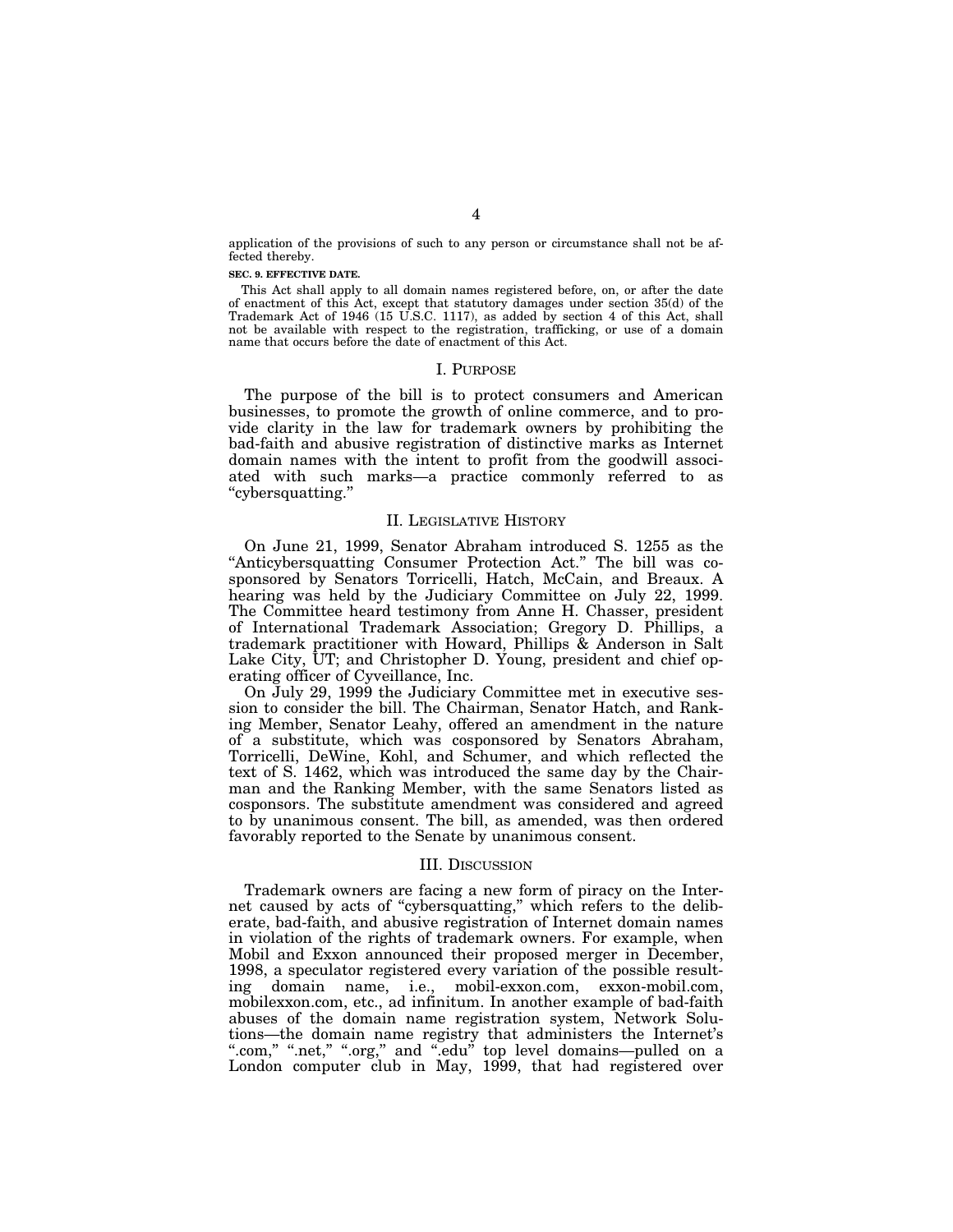75,000 domain names using an automated computer program.1 Their aim was to lock up all available four letter domains by systematically reserving every possible combination of letters, starting with aaaa.com, then aaab.com, aaac.com, up to zzzz.com, until every available combination had been reserved.

The practice of cybersquatting harms consumers, electronic commerce, and the goodwill equity of valuable U.S. brand names, upon which consumers increasingly rely to locate the true source of genuine goods and services on the Internet. Online consumers have a difficult time distinguishing a genuine site from a pirate site, given that often the only indications of source and authenticity of the site, or the goods and services made available thereon, are the graphical interface on the site itself and the Internet address at which it resides. As a result, consumers have come to rely heavily on familiar brand names when engaging in online commerce. But if someone is operating a web site under another brand owner's trademark, such as a site called ''cocacola.com'' or ''levis.com,'' consumers bear a significant risk of being deceived and defrauded, or at a minimum, confused. The costs associated with these risks are increasingly burdensome as more people begin selling pharmaceuticals, financial services, and even groceries over the Internet. Regardless of what is being sold, the result of online brand name abuse, as with other forms of trademark violations, is the erosion of consumer confidence in brand name identifiers and in electronic commerce generally.

Cybersquatters target distinctive marks for a variety of reasons. Some register well-known brand names as Internet domain names in order to extract payment from the rightful owners of the marks, who find their trademarks "locked up" and are forced to pay for the right to engage in electronic commerce under their own brand name. For example, several years ago a small Canadian company with a single shareholder and a couple of dozen domain names demanded that Umbro International, Inc., which markets and distributes soccer equipment, pay \$50,000 to its sole shareholder, \$50,000 to an Internet charity, and provide a free lifetime supply of soccer equipment in order for it to relinquish the ''umbro.com'' name.2 The Committee also heard testimony that Warner Bros. was reportedly asked to pay \$350,000 for the rights to the names ''warnerrecords.com'', ''warner-bros-records.com'', ''warner-pictures.com'', "warner-bros-pictures", and "warnerpictures.com".<sup>3</sup><br>Character Character Character Character Character Character Character Character Character Character Character C

Others register well-known marks as domain names and warehouse those marks with the hope of selling them to the highest bidder, whether it be the trademark owner or someone else. For example, the Committee heard testimony regarding an Australian company operating on the Internet under the name "The Best Do-<br>mains," which was offering such domain names as domain names as ''911porsche.com,'' at asking prices of up to \$60,911, with a caption

<sup>1</sup> Run on Domain Names Foiled, Wired News, May 27, 1999, available at http://

www.wired.com/news/news/business/story/19913.html (last visited Aug. 2, 1999).<br><sup>2</sup> *See Umbro International, Inc.* v. *3263851 Canada, Inc.*, 1999 WL 117760 (Va. Cir. Ct., Feb. 3, 1999).

<sup>3, 1999).&</sup>lt;br><sup>33</sup> Cybersquatting and Consumer Protection: Ensuring Domain Name Integrity, 1999: Hearings<br>Before the Senate Comm. on the Judiciary, 106th Cong., 1st Sess. (1999) (Statement of Anne<br>Chasser, President, Internati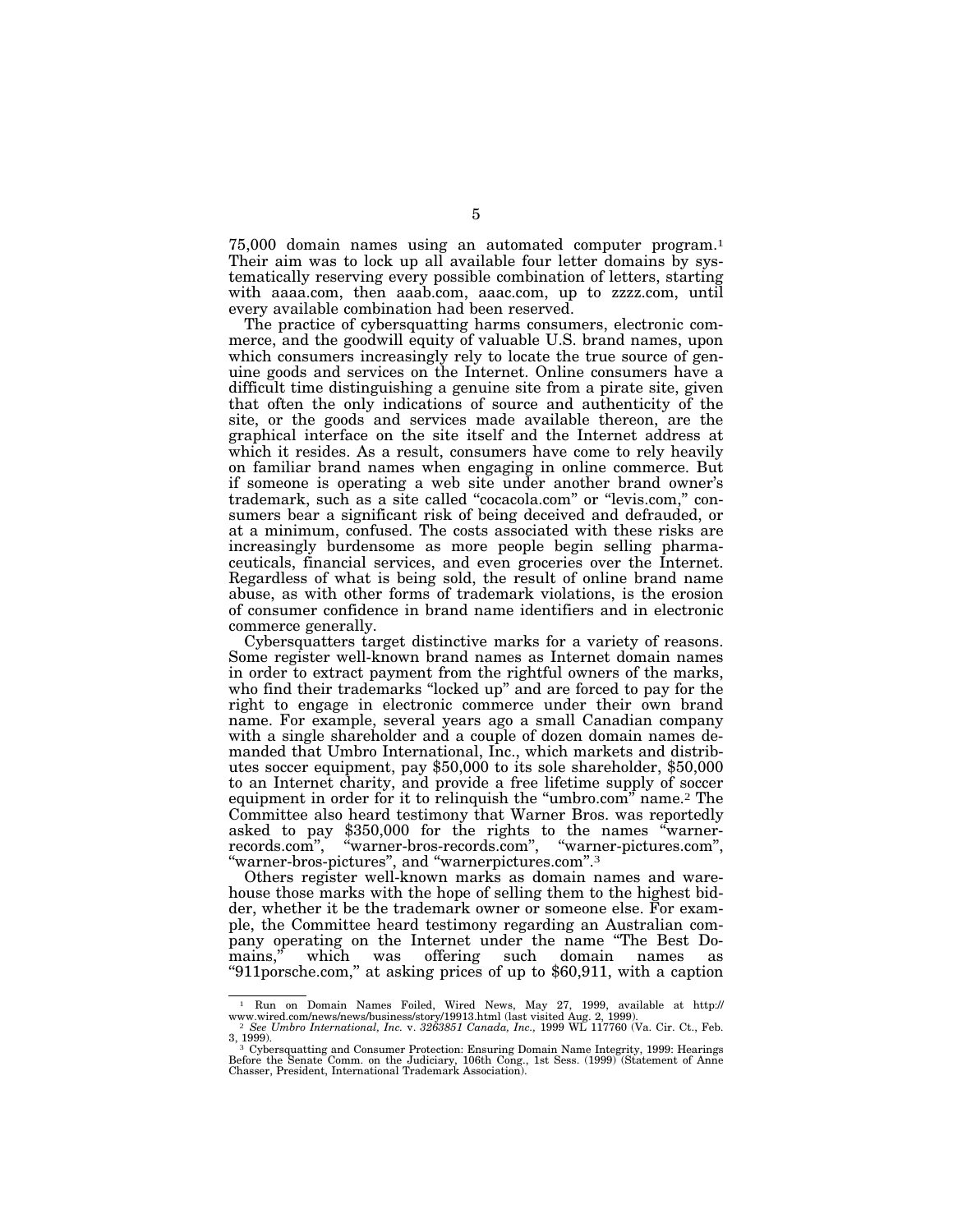that reads ''PORSCHE: DO I NEED TO SAY ANYTHING?'' 4 The Committee also heard testimony regarding a similarly enterprising cybersquatter whose partial inventory of domain names—the listing of which was limited by the fact that Network Solutions will only display the first 50 records of a given registrant—includes names such as Coca-Cola, Pepsi, Burger King, KFC, McDonalds, Subway, Taco Bell, Wendy's, BMW, Chrysler, Dodge, General Motors, Honda, Hyundai, Jaguar, Mazda, Mercedes, Nissan, Porsche, Rolls-Royce, Saab, Saturn, Toyota, and Volvo, all of which are available to the highest bidder through an online offer sheet.<sup>5</sup>

In addition, cybersquatters often register well-known marks to prey on consumer confusion by misusing the domain name to divert customers from the mark owner's site to the cybersquatter's own site, many of which are pornography sites that derive advertising revenue based on the number of visits, or "hits," the site receives. For example, the Committee was informed of a parent whose child mistakenly typed in the domain name for ''dosney.com,'' expecting to access the family-oriented content of the Walt Disney home page, only to end up staring at a screen of hardcore pornography because a cybersquatter had registered that domain name in anticipation that consumers would make that exact mistake. Other instances of diverting unsuspecting consumers to pornographic web sites involve malicious attempts to tarnish a trademark owner's mark or to extort money from the trademark owner, such as the case where a cybersquatter placed pornographic images of celebrities on a site under the name ''pentium3.com'' and announced that it would sell the domain name to the highest bidder.<sup>6</sup> Others attempt to divert unsuspecting consumers to their sites in order to engage in unfair competition. For example, the business operating under the domain name ''disneytransportation.com'' greets online consumers at its site with a picture of Mickey Mouse and offers shuttle services in the Orlando area and reservations at Disney hotels, although the company is in no way affiliated with the Walt Disney Company and such fact is not clearly indicated on the site. Similarly, the domain name address ''wwwcarpoint.com,'' without a period following ''www'', was used by a cybersquatter to offer a competing service to Microsoft's popular Carpoint car buying service.

Finally, and most importantly, cybersquatters target distinctive marks to defraud consumers, including to engage in counterfeiting activities. For example, the Committee heard testimony regarding a cybersquatter who registered the domain names "attphonecard.com" and "attcallingcard.com" and used those names to establish sites purporting to sell calling cards and soliciting personally identifying information, including credit card numbers.7 We also heard the account of a cybersquatter purporting to sell Dell Computer products under the name ''dellspares.com'', when in fact Dell does not authorize online resellers to market its products, and

<sup>4</sup> Cybersquatting and Consumer Protection: Ensuring Domain Name Integrity, 1999: Hearings Before the Senate Comm. on the Judiciary, 106th Cong., 1st Sess. (1999) (Statement of Gregory D. Phillips, trademark practitioner and outside trademark counsel for Porsche Cars North America, Inc.).<br><sup>5</sup> Id.<br><sup>6</sup>See Statement of Anne Chasser, supra note 3.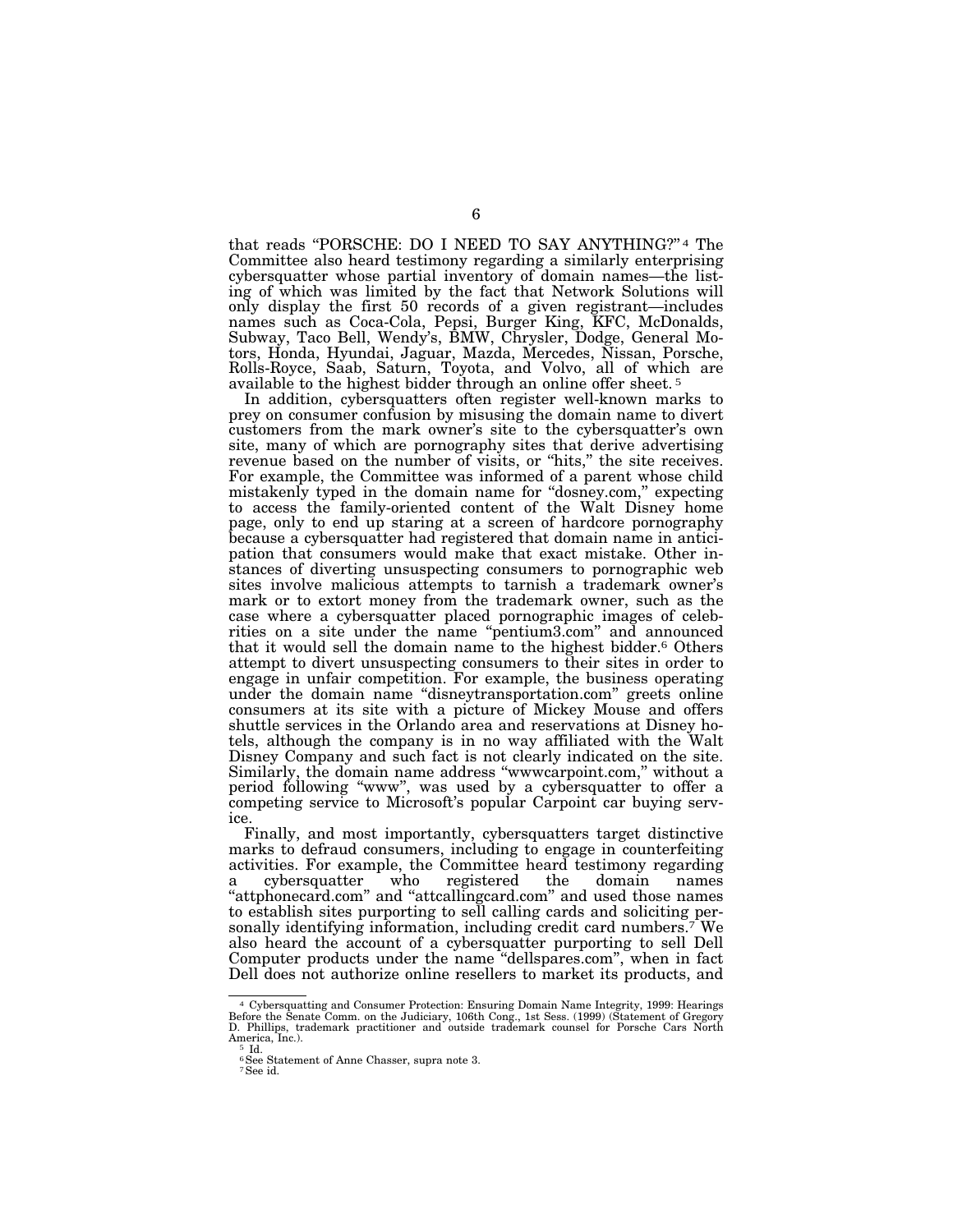a similar account of someone using the name ''levis501warehouse.com'' to sell Levis jeans despite the fact that Levis is the only authorized online reseller of its jeans.<sup>8</sup> Of even greater concern was the example of an online drug store selling pharmaceuticals under the name ''propeciasales.com'' without any way for online consumers to tell whether what they are buying is a legitimate product, a placebo, or a dangerous counterfeit.9

#### *The need for legislation banning cybersquatting*

Current law does not expressly prohibit the act of cybersquatting. The World Intellectual Property Organization (WIPO) has identified cybersquatting as a global problem and recognized in its report on the domain name process that, ''[f]amous and well-known marks have been the special target of a variety of predatory and parasitical practices on the Internet."<sup>10</sup> Trademark holders are battling thousands of cases of cybersquatting each year, the vast majority of which cannot be resolved through the dispute resolution policy set up by Internet domain name registries.

Instances of cybersquatting continue to grow each year because there is no clear deterrent and little incentive for cybersquatters to discontinue their abusive practices. While the Federal Trademark Dilution Act has been useful in pursuing cybersquatters, cybersquatters have become increasingly sophisticated as the case law has developed and now take the necessary precautions to insulate themselves from liability. For example, many cybersquatters are now careful to no longer offer the domain name for sale in any manner that could implicate liability under existing trademark dilution case law. And, in cases of warehousing and trafficking in domain names, courts have sometimes declined to provide assistance to trademark holders, leaving them without adequate and effective judicial remedies. This uncertainty as to the trademark law's application to the Internet has produced inconsistent judicial decisions and created extensive monitoring obligations, unnecessary legal costs, and uncertainty for consumers and trademark owners alike.

In cases where a trademark owner can sue, the sheer number of domain name infringements, the costs associated with hundreds of litigation matters, and the difficulty of obtaining damages in standard trademark infringement and dilution actions are significant obstacles for legitimate trademark holders. Frequently, these obstacles lead trademark owners to simply ''pay off'' cybersquatters, in exchange for the domain name registration, rather than seek to enforce their rights in court.

Legislation is needed to address these problems and to protect consumers, promote the continued growth of electronic commerce, and protect the goodwill of American businesses. Specifically, legislation is needed to clarify the rights of trademark owners with respect to bad faith, abusive domain name registration practices, to provide clear deterrence to prevent bad faith and abusive conduct,

<sup>&</sup>lt;sup>8</sup>Cybersquatting and Consumer Protection: Ensuring Domain Name Integrity, 1999: Hearings Before the Senate Comm. on the Judiciary, 106th Cong., 1st Sess. (1999) (Statement of Christopher D. Young, President and Co-founder

<sup>10</sup>World Intellectual Property Organization, Management of Internet Names and Addresses: Intellectual Proerty Issues 8 (1999).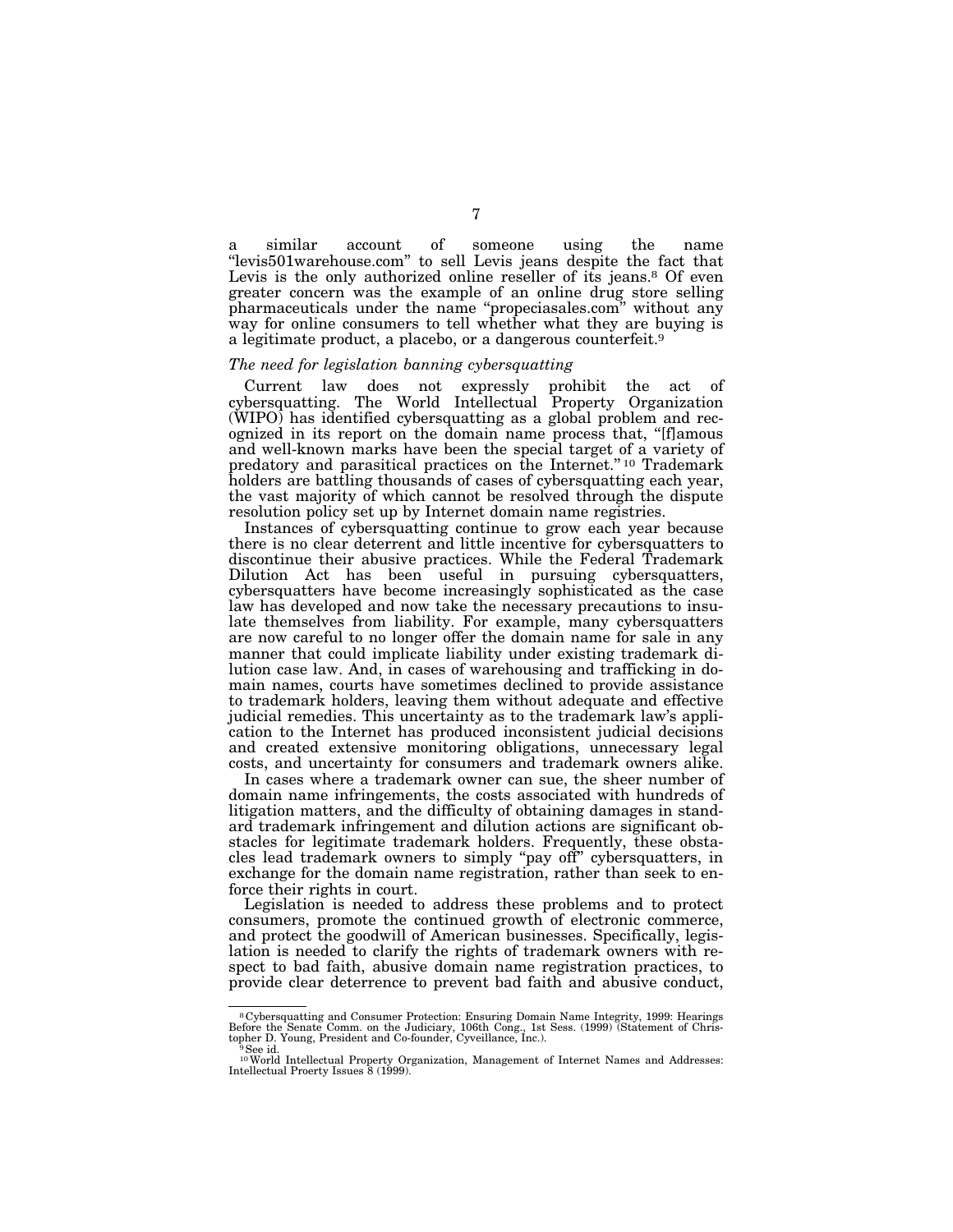and to provide adequate remedies for trademark owners in those cases where it does occur.

### *The Committee substitute amendment*

The Internet remains a relatively new and exciting medium for communication, electronic commerce, education, entertainment, and countless other yet-to-be-determined uses. It is a global medium whose potential is only just beginning to be understood. Abusive conduct, like cybersquatting, threatens the continued growth and vitality of the Internet as a platform for all these uses. But in seeking to curb such abuses, Congress must not cast its net too broadly or impede the growth of technology, and it must be careful to balance the legitimate interests of Internet users with the other interests sought to be protected.

Prior to Committee consideration of the bill, the Chairman and Ranking Member, in cooperation with the sponsors of the bill, engaged in many hours of discussions with Senators and affected parties on all sides to refine the bill and to clarify its application with respect to noninfringing trademark uses. The result is a balanced Committee substitute amendment to the bill that protects the rights of Internet users and the interests of all Americans in free speech and protected uses of trademarked names for such things as parody, comment, criticism, comparative advertising, news reporting, etc. \* \* \* At the same time, the amendment is true to the aim of the underlying bill by providing clarity in the law for trademark owners and much needed protections for American consumers online.

### *Balancing cybersquatting deterrence with protected trademark uses online*

Like the underlying bill, the Committee substitute allows trademark owners to recover statutory damages in cybersquatting cases, both to deter wrongful conduct and to provide adequate remedies for trademark owners who seek to enforce their rights in court. The substitute goes beyond simply stating the remedy, however, and sets forth a substantive cause of action, based in trademark law, to define the wrongful conduct sought to be deterred and to fill in the gaps and uncertainties of current trademark law with respect to cybersquatting. Under the bill, as amended, the abusive conduct that is made actionable is appropriately limited just to bad-faith registrations and uses of others' marks by persons who seek to profit unfairly from the goodwill associated therewith. Specifically, the bill prohibits ''the registration, trafficking in, or use of a domain name that is identical to, confusingly similar to, or dilutive of '' a mark that is distinctive (i.e., had attained trademark status) at the time the domain name is registered, ''with bad-faith intent to profit from the goodwill'' associated with that mark.

The Committee intends the prohibited "use" of a domain name to describe the use of a domain name by the domain name registrant, with the bad-faith intent to profit from the goodwill of the mark of another. The concept of "use" does not extend to uses of the domain name made by those other than the domain name registrant, such as the person who includes the domain name as a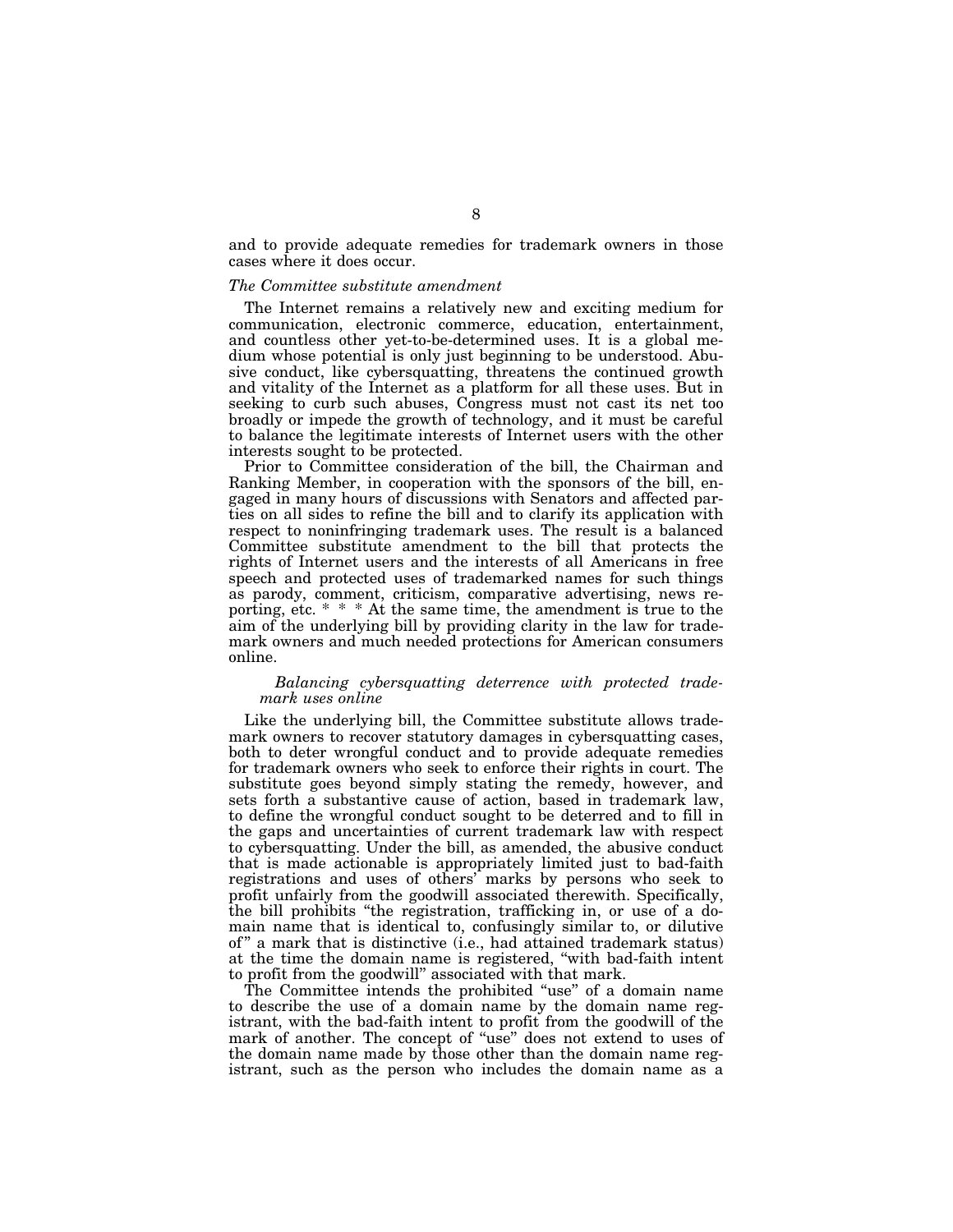hypertext link on a web page or as part of a directory of Internet addresses.

In addition, the bill, as amended, balances the property interests of trademark owners with the interests of Internet users who would make fair use of others' marks or otherwise engage in protected speech online. First, the bill sets forth a number of balancing factors that a court may wish to consider in deciding whether the requisite bad-faith intent is present in any given case:

(i) The trademark rights of the domain name registrant in the domain name;

(ii) Whether the domain name is the legal or nickname of the registrant;

(iii) The prior use by the registrant of the domain name in connection with the bona fide offering of any goods or services;

(iv) The registrant's legitimate noncommercial or fair use of the mark at the site under the domain name;

(v) The registrant's intent to divert consumers from the mark's owner's online location in a manner that could harm the mark's goodwill, either for commercial gain or with the intent to tarnish or disparage the mark, by creating a likelihood of confusion as to the source, sponsorship, affiliation or endorsement of the site;

(vi) The registrant's offer to sell the domain name for substantial consideration without having or having an intent to use the domain name in the bona fide offering of goods or services;

(vii) The registrant's intentional provision of material false and misleading contact information when applying for the registration of the domain name; and

(viii) The registrant's registration of multiple domain names that are identical or similar to or dilutive of another's trademark.

Each of these factors reflect indicators that, in practice, commonly suggest bad-faith intent or a lack thereof in cybersquatting cases. The Committee understands that the presence or absence of any of these factors may not be determinative. For example, while noncommercial uses of a mark, such as for comment, criticism, parody, news reporting, etc. \* \* \*, are beyond the scope of the bill's prohibitions, the fact that a person uses the domain name at issue in connection with a site that makes a noncommercial or fair use of the mark does not necessarily mean that the domain name registrant lacked bad faith. To recognize such an exemption would eviscerate the protections of the bill by suggesting a blueprint for cybersquatters who would simply create criticism sites in order to immunize themselves from liability despite their bad-faith intentions. By the same token, the fact that a defendant provided erroneous information in applying for a domain name registration or registered multiple domain names that were identical to, confusingly similar to, or dilutive of distinctive marks does not necessarily show bad-faith. The Committee recognizes that such false information may be provided without a bad-faith intent to trade on the goodwill of another's mark, and that there are likely to be instances in which multiple domain name registrations are consistent with honest business practices. Similar caveats can be made for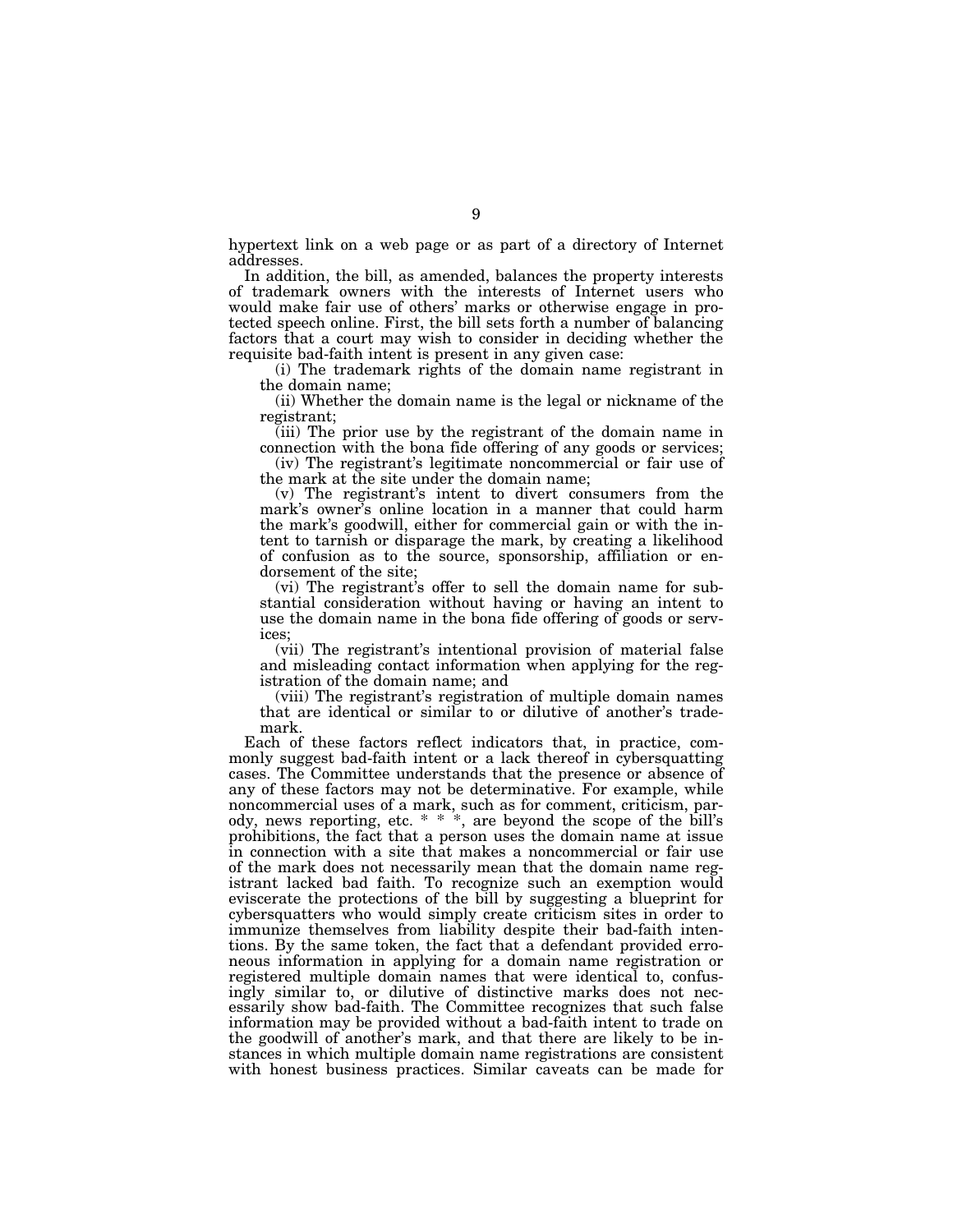each of the eight balancing factors, which is why the list of factors is nonexclusive and nonexhaustive. Courts must ultimately weigh the facts of each case and make a determination based on those facts whether or not the defendant registered, trafficked in, or used the domain name with bad-faith intent to profit from the goodwill of the mark of another.

Second, the amended bill underscores the bad-faith requirement by requiring a court to remit statutory damages in any case where a defendant believed, and the court finds that the defendant had reasonable grounds to believe, that the registration or use of the domain name was a fair or otherwise lawful use. In addition, the bill makes clear that the newly created statutory damages shall apply only with respect to bad-faith conduct occurring on or after the date of enactment of the bill.

#### *Definition of ''domain name''*

The bill, as amended, provides a narrow definition of the term "domain name" in order to tailor the bill's reach narrowly to the problem sought to be addressed. Thus, the term ''domain name'' describes any alphanumeric designation which is registered with or assigned by any domain name registrar, domain name registry, or other domain name registration authority as part of an electronic address on the Internet. This definition essentially covers the second-level domain names assigned by domain name registration authorities (i.e., the name located immediately to the left of the ".com," ".net", ".edu," and ".org" generic top level domains), but is technology neutral enough to accommodate names other than second-level domains that are actually registered with domain name registration authorities, as may be the case should Internet domain name registrars begin to issue third or fourth level domains. The limited nature of the definition is important in that it excludes such things as screen names, file names, and other identifiers not assigned by a domain name registrar or registry, which have little to do with cybersquatting in practice.

#### *In rem jurisdiction*

As amended, the bill provides for in rem jurisdiction, which allows a mark owner to seek the forfeiture, cancellation, or transfer of an infringing domain name by filing an in rem action against the name itself, provided the domain name itself violates substantive Federal trademark law, where the mark owner has satisfied the court that it has exercised due diligence in trying to locate the owner of the domain name but is unable to do so. A significant problem faced by trademark owners in the fight against cybersquatting is the fact that many cybersquatters register domain names under aliases or otherwise provide false information in their registration applications in order to avoid identification and service of process by the mark owner. The bill, as amended, will alleviate this difficulty, while protecting the notions of fair play and substantial justice, by enabling a mark owner to seek an injunction against the infringing property in those cases where, after due diligence, a mark owner is unable to proceed against the domain name registrant because the registrant has provided false contact information and is otherwise not to be found.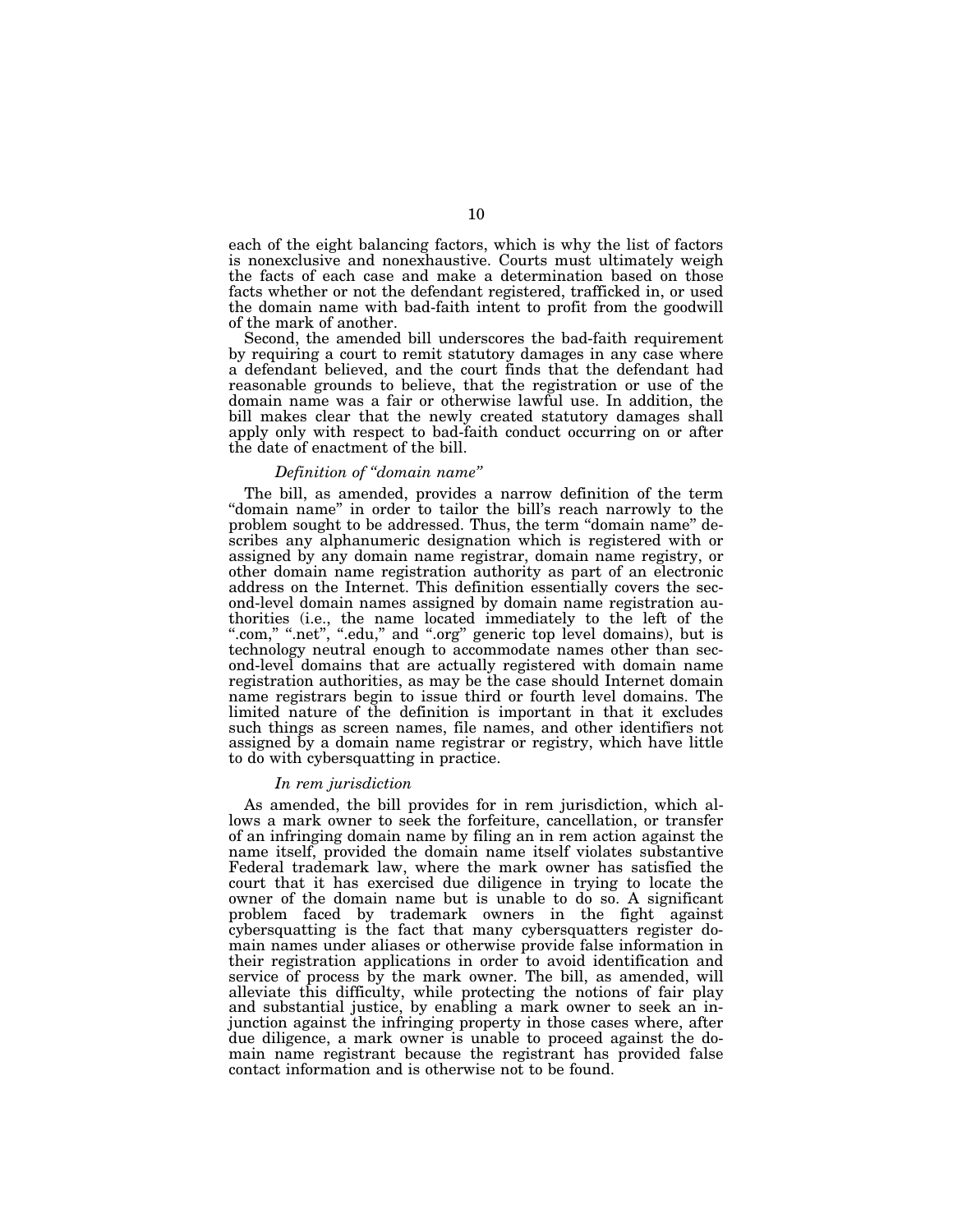Additionally, some have suggested that dissidents and others who are online incognito for legitimate reasons might give false information to protect themselves and have suggested the need to preserve a degree of anonymity on the Internet particularly for this reason. Allowing a trademark owner to proceed against the domain names themselves, provided they are, in fact, infringing or diluting under the Trademark Act, decreases the need for trademark owners to join the hunt to chase down and root out these dissidents or others seeking anonymity on the Net. The approach in the amended bill is a good compromise, which provides meaningful protection to trademark owners while balancing the interests of privacy and anonymity on the Internet.

### *Encouraging cooperation and fairness in the effort to combat cybersquatting*

Like the underlying bill, the substitute amendment encourages domain name registrars and registries to work with trademark owners to prevent cybersquatting by providing a limited exemption from monetary damages for domain name registrars and registries that suspend, cancel, or transfer domain names pursuant to a court order or in the implementation of a reasonable policy prohibiting the registration of infringing domain names. The amended bill goes further, however, in order to protect the rights of domain name registrants against overreaching trademark owners. Under the amended bill, a trademark owner who knowingly and materially misrepresents to the domain name registrar or registry that a domain name is infringing is liable to the domain name registrant for damages, including costs and attorneys' fees, resulting from the suspension, cancellation, or transfer of the domain name. In addition, the court may award injunctive relief to the domain name registrant by ordering the reactivation of the domain name or the transfer of the domain name back to the domain name registrant. The bill, as amended, also promotes the continued ease and efficiency users of the current registration system enjoy by codifying current case law limiting the secondary liability of domain name registrars and registries for the act of registration of a domain  $name.<sup>11</sup>$ 

### *Preservation of first amendment rights and trademark defenses*

Finally, the substitute amendment includes an explicit savings clause making clear that the bill does not affect traditional trademark defenses, such as fair use, or a person's first amendment rights, and it ensures that any new remedies created by the bill will apply prospectively only.

In summary, the legislation is a balanced approach to protecting the legitimate interests of businesses, Internet users, e-commerce, and consumers.

<sup>&</sup>lt;sup>11</sup> See *Panavision Int'l* v. Toeppen, 141 F.3d 1316, 1319 (9th Cir. 1998) (holding that NSI is not responsible for making "a determination about registrant's right to use a domain name."); *Lockheed Martin Corporation v* ing registrar not liable); *Academy of Motion Picture Arts and Science v. Network Solutions, Inc.,*<br>989 F.Supp. 1276, (C.D.Ca. 1997)(holding that holder of registered trademarks could not obtain<br>a preliminary injunction ag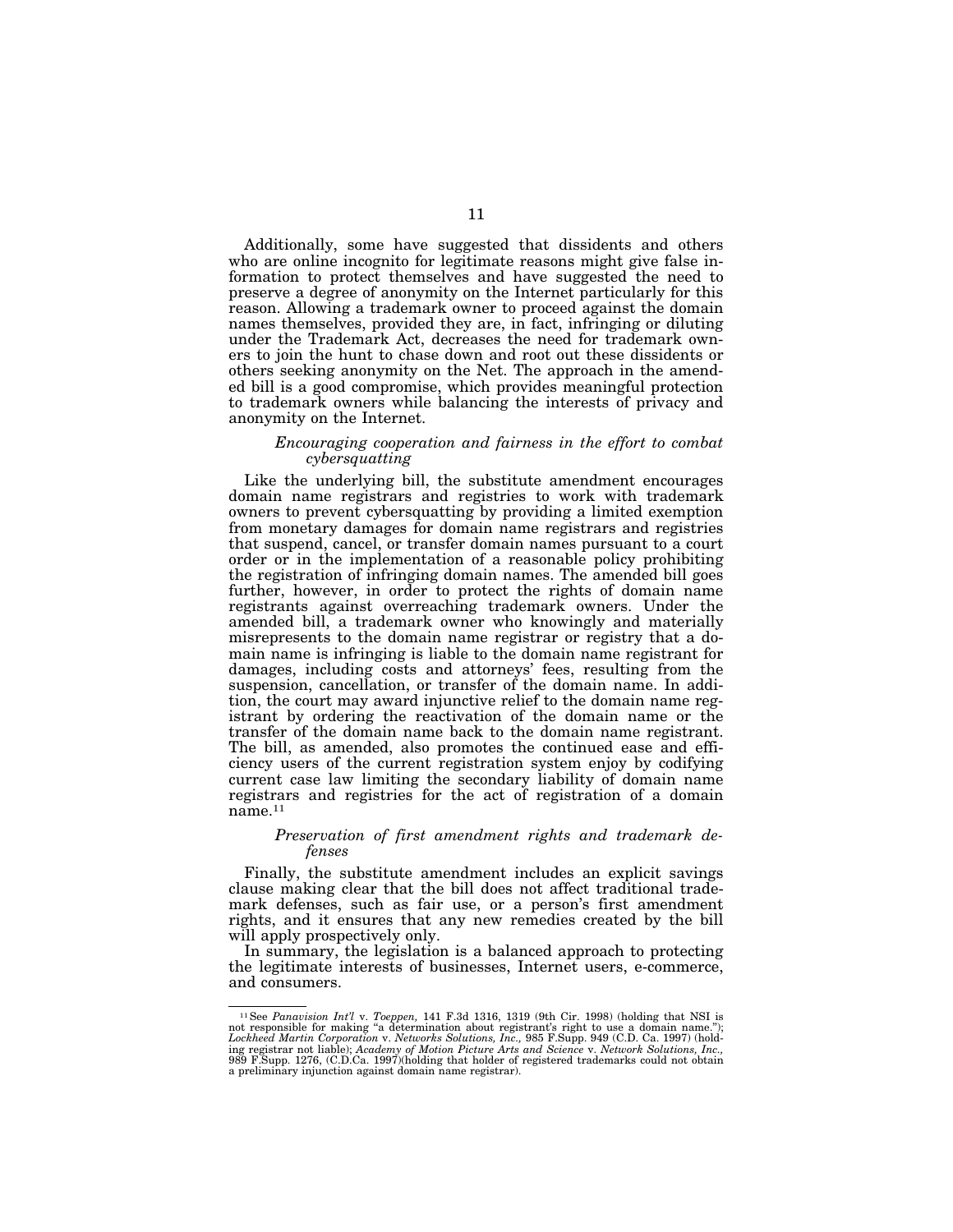#### IV. VOTE OF THE COMMITTEE

The Senate Committee on the Judiciary, with a quorum present, met on Thursday, July 29, 1999, at 2:30 p.m., to consider the ''Anticybersquatting Consumer Protection Act.'' The Committee considered and accepted by unanimous consent an amendment in the nature of a substitute offered by the Chairman (for himself, Mr. Leahy, Mr. Abraham, Mr. Torricelli, Mr. DeWine, Mr. Kohl, and Mr. Schumer). The Committee then ordered the ''Anticybersquatting Consumer Protection Act'' reported favorably to the Senate, as amended, by unanimous consent, with a recommendation that the bill do pass.

### V. SECTION-BY-SECTION ANALYSIS

### *Section 1. Short title; references*

This section provides that the act may be cited as the ''Anticybersquatting Consumer Protection Act'' and that any references within the bill to the Trademark Act of 1946 shall be a reference to the act entitled ''An Act to provide for the registration and protection of trademarks used in commerce, to carry out the provisions of certain international conventions, and for other purposes,'' approved July 5, 1946 (15 U.S.C. 1051 et seq.), also commonly referred to as the Lanham Act.

### *Section 2. Findings*

This section sets forth Congress' findings that cybersquatting and cyberpiracy—defined as the registration, trafficking in, or use of a domain name that is identical to, confusingly similar to, or dilutive of a distinctive trademark or service mark of another with the bad faith intent to profit from the goodwill of that mark harms the public by causing consumer fraud and public confusion as to the true source or sponsorship of goods or services, by impairing electronic commerce, by depriving trademark owners of substantial revenues and consumer goodwill, and by placing unreasonable, intolerable, and overwhelming burdens on trademark owners in protecting their own marks. Amendments to the Trademark Act would clarify the rights of trademark owners to provide for adequate remedies for the abusive and bad faith registration of their marks as Internet domain names and to deter cyberpiracy and cybersquatting.

## *Section 3. Cyberpiracy prevention*

*Subsection (a). In General.* This subsection amends section the Trademark Act to provide an explicit trademark remedy for cybersquatting under a new section  $43(d)$ . Under paragraph  $(1)(A)$ of the new section 43(d), actionable conduct would include the registration, trafficking in, or use of a domain name that is identical to, confusingly similar to, or dilutive of the trademark or service mark of another, provided that the mark was distinctive (i.e., enjoyed trademark status) at the time the domain name was registered. The bill is carefully and narrowly tailored, however, to extend only to cases where the plaintiff can demonstrate that the defendant registered, trafficked in, or used the offending domain name with bad-faith intent to profit from the goodwill of a mark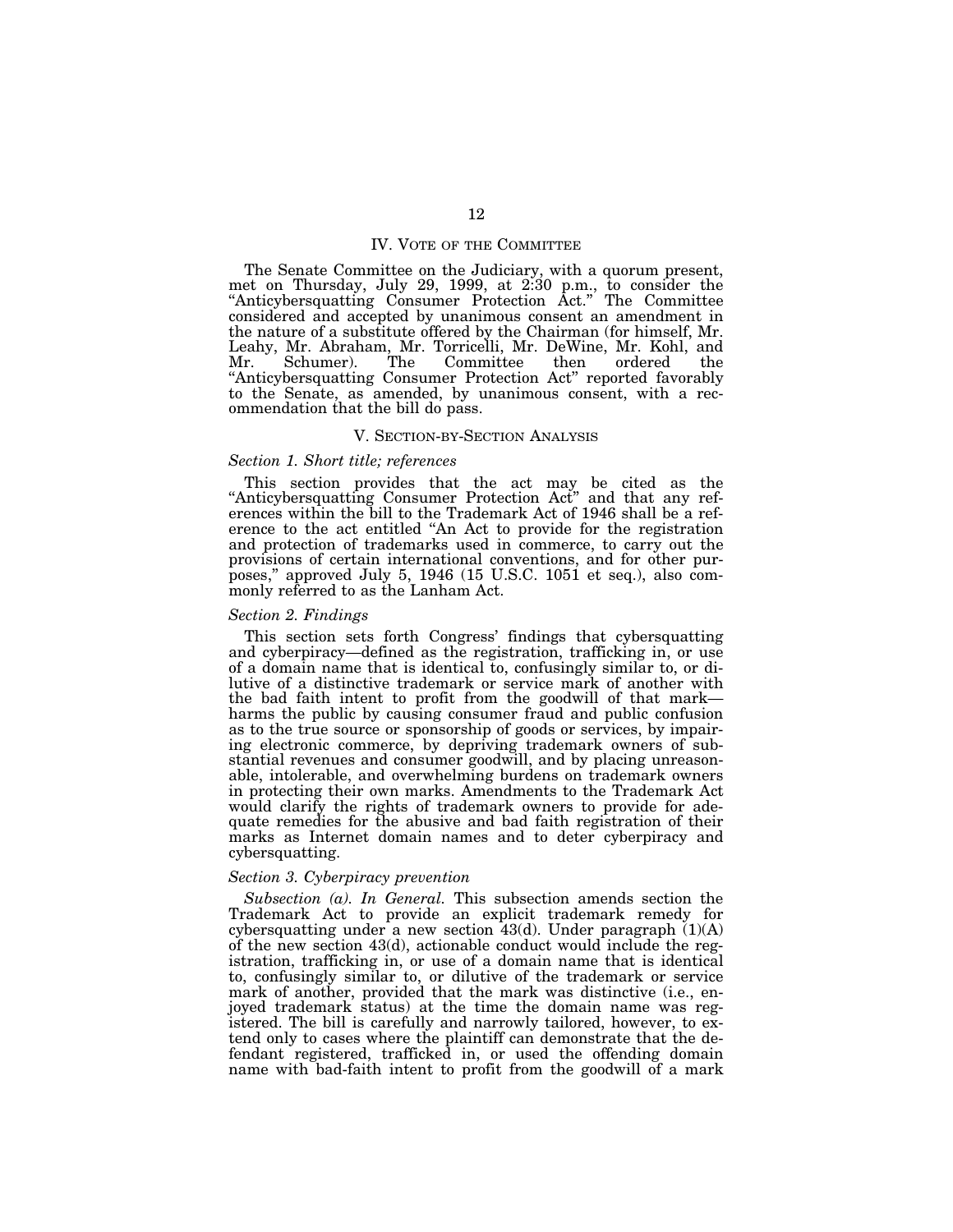belonging to someone else. Thus, the bill does not extent to innocent domain name registrations by those who are unaware of another's use of the name, or even to someone who is aware of the trademark status of the name but registers a domain name containing the mark for any reason other than with bad faith intent to profit from the goodwill associated with that mark.

Paragraph  $(1)(B)$  of the new section 43(d) sets forth a number of nonexclusive, nonexhaustive factors to assist a court in determining whether the required bad-faith element exists in any given case. These factors are designed to balance the property interests of trademark owners with the legitimate interests of Internet users and others who seek to make lawful uses of others' marks, including for purposes such as comparative advertising, comment, criticism, parody, news reporting, fair use, etc. The bill suggests a total of eight factors a court may wish to consider. The first four suggest circumstances that may tend to indicate an absence of bad-faith intent to profit from the goodwill of a mark, and the last four suggest circumstances that may tend to indicate that such bad-faith intent exists.

First, under paragraph  $(1)(B)(i)$ , a court may consider whether the domain name registrant has trademark or any other intellectual property rights in the name. This factor recognizes, as does trademark law in general, that there may be concurring uses of the same name that are noninfringing, such as the use of the "Delta" mark for both air travel and sink faucets. Similarly, the registration of the domain name ''deltaforce.com'' by a movie studio would not tend to indicate a bad faith intent on the part of the registrant to trade on Delta Airlines or Delta Faucets' trademarks.

Second, under paragraph  $(1)(B)(ii)$ , a court may consider the extent to which the domain name is the same as the registrant's own legal name or a nickname by which that person is commonly identified. This factor recognizes, again as does the concept of fair use in trademark law, that a person should be able to be identified by their own name, whether in their business or on a web site. Similarly, a person may bear a legitimate nickname that is identical or similar to a well-known trademark, such as in the well-publicized case of the parents who registered the domain name ''pokey.org'' for their young son who goes by that name, and these individuals should not be deterred by this bill from using their name online. This factor is not intended to suggest that domain name registrants may evade the application of this act by merely adopting Exxon, Ford, or other well-known marks as their nicknames. It merely provides a court with the appropriate discretion to determine whether or not the fact that a person bears a nickname similar to a mark at issue is an indication of an absence of bad-faith on the part of the registrant.

Third, under paragraph  $(1)(B)(iii)$ , a court may consider the domain name registrant's prior use, if any, of the domain name in connection with the bona fide offering of goods or services. Again, this factor recognizes that the legitimate use of the domain name in online commerce may be a good indicator of the intent of the person registering that name. Where the person has used the domain name in commerce without creating a likelihood of confusion as to the source or origin of the goods or services and has not oth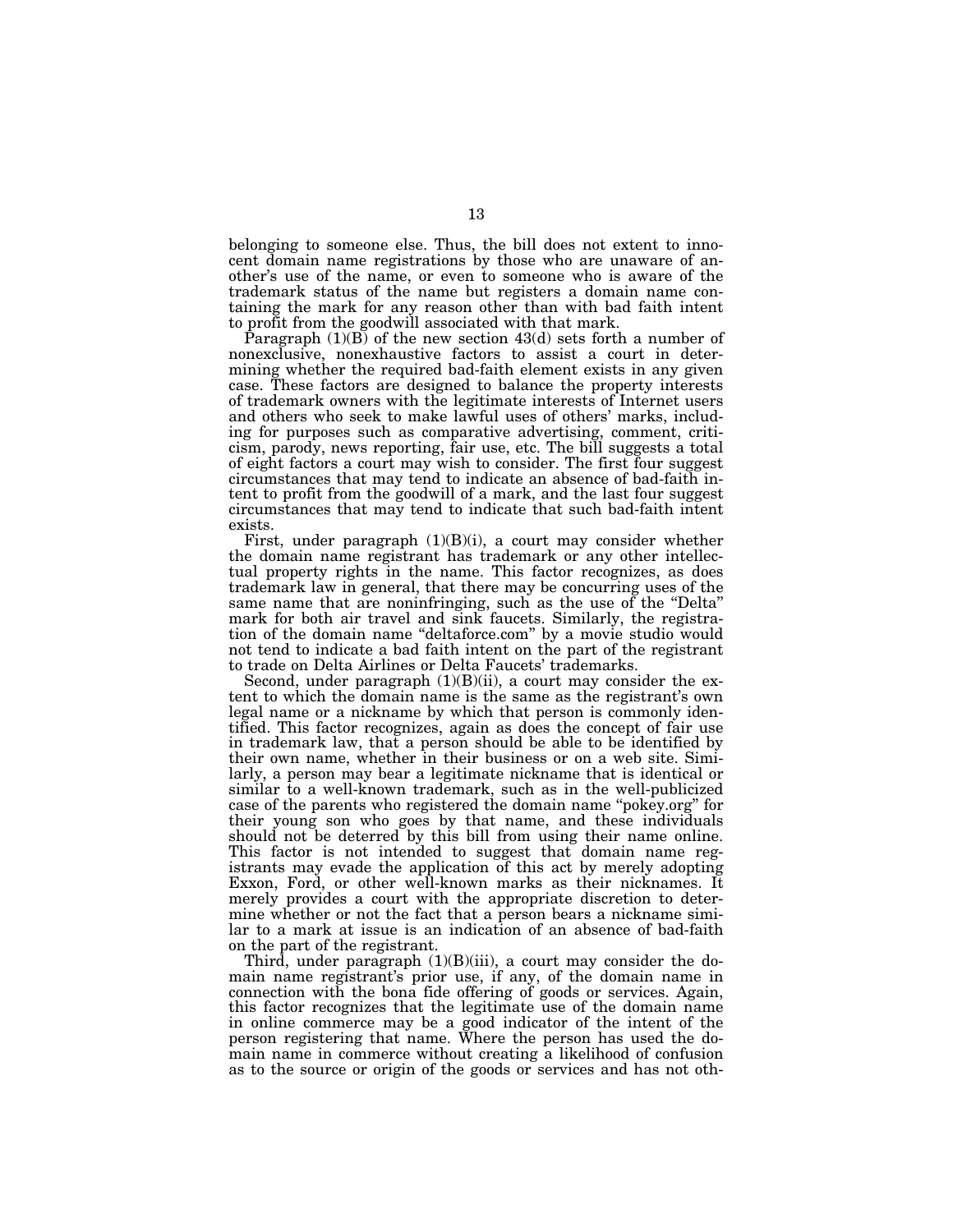erwise attempted to use the name in order to profit from the goodwill of the trademark owner's name, a court may look to this as an indication of the absence of bad faith on the part of the registrant.

Fourth, under paragraph  $(1)(B)(iv)$ , a court may consider the person's legitimate noncommercial or fair use of the mark in a web site that is accessible under the domain name at issue. This factor is intended to balance the interests of trademark owners with the interests of those who would make lawful noncommercial or fair uses of others' marks online, such as in comparative advertising, comment, criticism, parody, news reporting, etc. Under the bill, the use of a domain name for purposes of comparative advertising, comment, criticism, parody, news reporting, etc., even where done for profit, would not alone satisfy the bad-faith intent requirement. The fact that a person may use a mark in a site in such a lawful manner may be an appropriate indication that the person's registration or use of the domain name lacked the required element of bad-faith. This factor is not intended to create a loophole that otherwise might swallow the bill, however, by allowing a domain name registrant to evade application of the Act by merely putting up a noninfringing site under an infringing domain name. For example, in the well know case of *Panavision Int'l* v. *Toeppen,* 141 F.3d 1316 (9th Cir. 1998), a well known cybersquatter had registered a host of domain names mirroring famous trademarks, including names for Panavision, Delta Airlines, Neiman Marcus, Eddie Bauer, Lufthansa, and more than 100 other marks, and had attempted to sell them to the mark owners for amounts in the range of \$10,000 to \$15,000 each. His use of the "panavision.com" and ''panaflex.com'' domain names was seemingly more innocuous, however, as they served as addresses for sites that merely displayed pictures of Pana Illinois and the word ''Hello'' respectively. This bill would not allow a person to evade the holding of that case—which found that Mr. Toeppen had made a commercial use of the Panavision marks and that such uses were, in fact, diluting under the Federal Trademark Dilution Act—merely by posting noninfringing uses of the trademark on a site accessible under the offending domain name, as Mr. Toeppen did. Similarly, the bill does not affect existing trademark law to the extent it has addressed the interplay between first amendment protections and the rights of trademark owners. Rather, the bill gives courts the flexibility to weigh appropriate factors in determining whether the name was registered or used in bad faith, and it recognizes that one such factor may be the use the domain name registrant makes of the mark.

Fifth, under paragraph  $(1)(B)(v)$ , a court may consider whether, in registering or using the domain name, the registrant intended to divert consumers away from the trademark owner's website to a website that could harm the goodwill of the mark, either for purposes of commercial gain or with the intent to tarnish or disparage the mark, by creating a likelihood of confusion as to the source, sponsorship, affiliation, or endorsement of the site. This factor recognizes that one of the main reasons cybersquatters use other people's trademarks is to divert Internet users to their own sites by creating confusion as to the source, sponsorship, affiliation, or endorsement of the site. This is done for a number of reasons, including to pass off inferior goods under the name of a well-known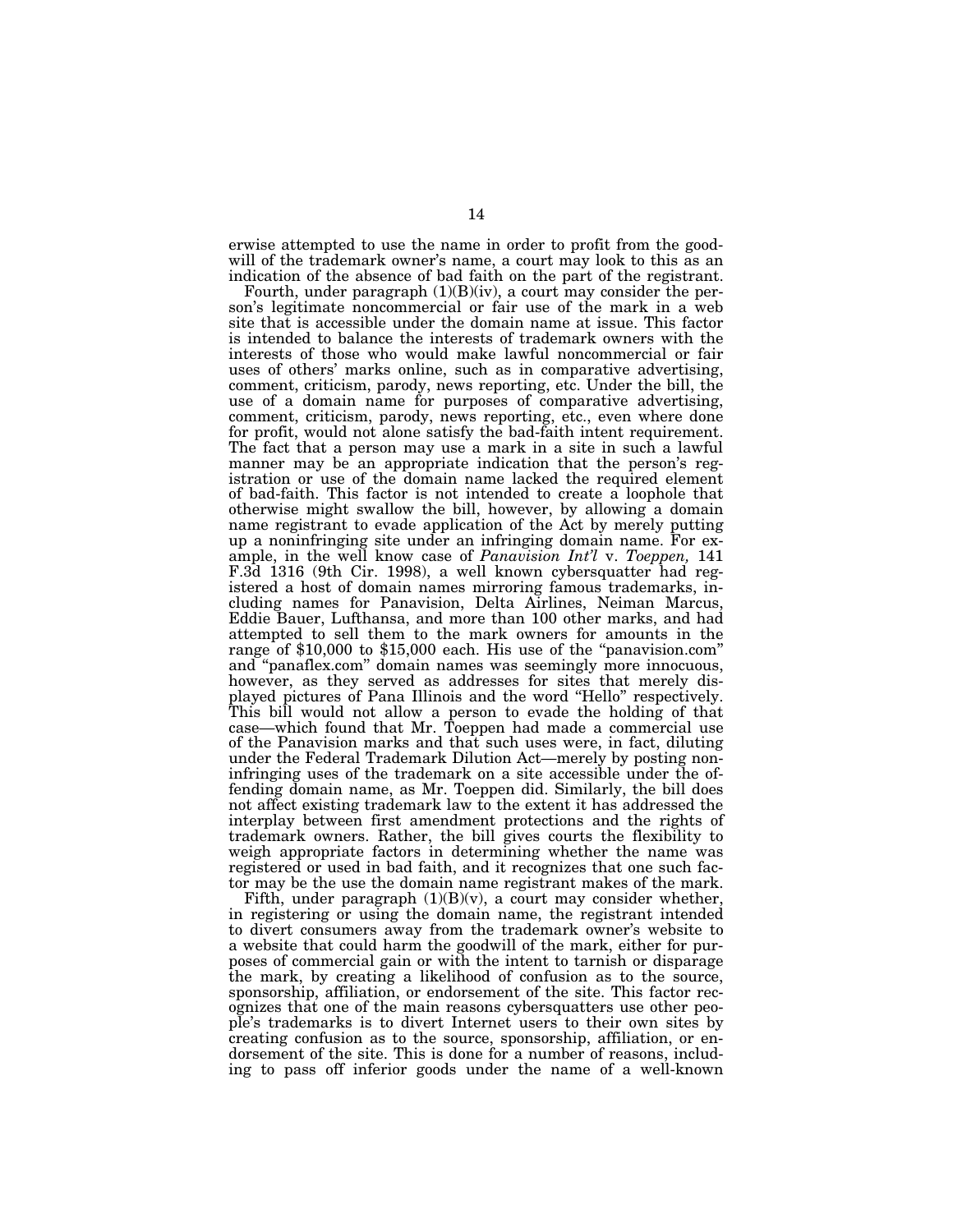markholder, to defraud consumers into providing personally identifiable information, such as credit card numbers, to attract eyeballs to sites that price online advertising according to the number of "hits" the site receives, or even just to harm the value of the mark. Under this provision, a court may give appropriate weight to evidence that a domain name registrant intended to confuse or deceive the public in this manner when making a determination of bad-faith intent.

Sixth, under paragraph  $(1)(B)(vi)$ , a court may consider a domain name registrant's offer to transfer, sell, or otherwise assign the domain name to the mark owner or any third party for substantial consideration, where the registrant has not used, and did not have any intent to use, the domain name in the bona fide offering of any goods or services. This factor is consistent with the court cases, like the *Panavision* case mentioned above, where courts have found a defendant's offer to sell the domain name to the legitimate mark owner as being indicative of the defendant's intent to trade on the value of a trademark owner's marks by engaging in the business of registering those marks and selling them to the rightful trademark owners. It does not suggest that a court should consider the mere offer to sell a domain name to a mark owner or the failure to use a name in the bona fide offering of goods or services is sufficient to indicate bad faith. Indeed, there are cases in which a person registers a name in anticipation of a business venture that simply never pans out. And someone who has a legitimate registration of a domain name that mirrors someone else's domain name, such as a trademark owner that is a lawful concurrent user of that name with another trademark owner, may, in fact, wish to sell that name to the other trademark owner. This bill does not imply that these facts are an indication of bad-faith. It merely provides a court with the necessary discretion to recognize the evidence of bad-faith when it is present. In practice, the offer to sell domain names for exorbitant amounts to the rightful mark owner has been one of the most common threads in abusive domain name registrations.

Seventh, under paragraph  $(1)(B)(vii)$ , a court may consider the registrant's intentional provision of material and misleading false contact information in an application for the domain name registration. Falsification of contact information with the intent to evade identification and service of process by trademark owners is also a common thread in cases of cybersquatting. This factor recognizes that fact, while still recognizing that there may be circumstances in which the provision of false information may be due to other factors, such as mistake or, as some have suggested in the case of political dissidents, for purposes of anonymity. This bill balances those factors by limiting consideration to the person's contact information, and even then requiring that the provision of false information be material and misleading. As with the other factors, this factor is nonexclusive and a court is called upon to make a determination based on the facts presented whether or not the provision of false information does, in fact, indicate bad-faith.

Eighth, under paragraph  $(1)(B)(viii)$ , a court may consider the domain name registrant's acquisition of multiple domain names that are identical to, confusingly similar to, or dilutive of others' marks. This factor recognizes the increasingly common cybersquatting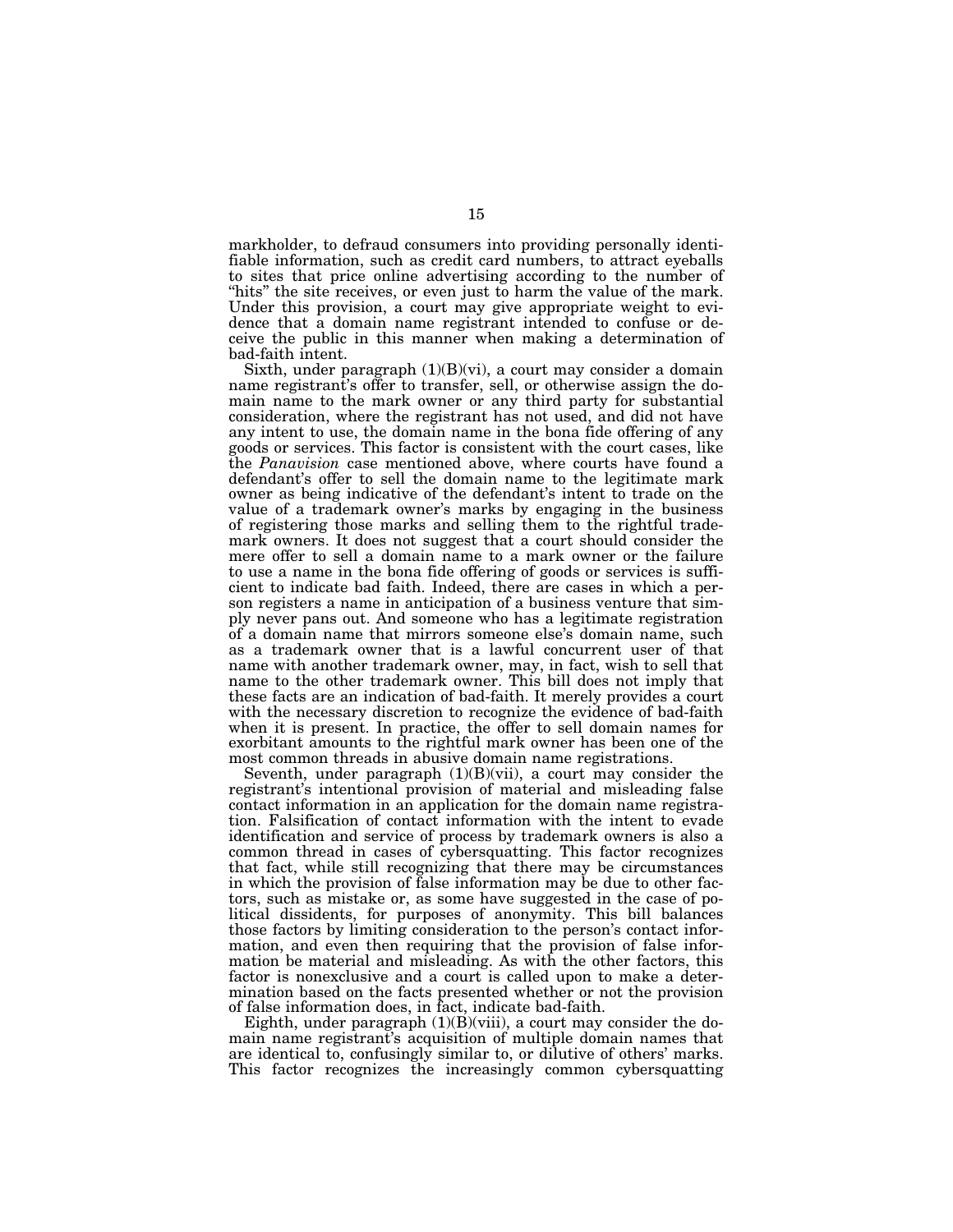practice known as ''warehousing'', in which a cybersquatter registers multiple domain names—sometimes hundreds, even thousands—that mirror the trademarks of others. By sitting on these marks and not making the first move to offer to sell them to the mark owner, these cybersquatters have been largely successful in evading the case law developed under the Federal Trademark Dilution Act. This bill does not suggest that the mere registration of multiple domain names is an indication of bad faith, but allows a court to weigh the fact that a person has registered multiple domain names that infringe or dilute the trademarks of others as part of its consideration of whether the requisite bad-faith intent exists.

Paragraph (1)(C) makes clear that in any civil action brought under the new section 43(d), a court may order the forfeiture, cancellation, or transfer of a domain name to the owner of the mark.

Paragraph (2)(A) provides for in rem jurisdiction, which allows a markowner to seek the forfeiture, cancellation, or transfer of an infringing domain name by filing an in rem action against the name itself, where the markowner has satisfied the court that it has exercised due diligence in trying to locate the owner of the domain name but is unable to do so. As indicated above, a significant problem faced by trademark owners in the fight against cybersquatting is the fact that many cybersquatters register domain names under aliases or otherwise provide false information in their registration applications in order to avoid identification and service of process by the markowner. This bill will alleviate this difficulty, while protecting the notions of fair play and substantial justice, by enabling a markowner to seek an injunction against the infringing property in those cases where, after due diligence, a markowner is unable to proceed against the domain name registrant because the registrant has provided false contact information and is otherwise not to be found, provided the markowner can show that the domain name itself violates substantive Federal trademark law (i.e., that the domain name violates the rights of the registrant of a mark registered in the Patent and Trademark Office, or section 43 (a) or (c) of the Trademark Act). Paragraph (2)(B) limits the relief available in such an in rem action to an injunction ordering the forfeiture, cancellation, or transfer of the domain name.

*Subsection (b). Additional civil action and remedy.* This subsection makes clear that the creation of a new section 43(d) in the Trademark Act does not in any way limit the application of current provisions of trademark, unfair competition and false advertising, or dilution law, or other remedies under counterfeiting or other statutes, to cybersquatting cases.

#### *Section 4. Damages and remedies*

This section applies traditional trademark remedies, including injunctive relief, recovery of defendant's profits, actual damages, and costs, to cybersquatting cases under the new section 43(d) of the Trademark Act. The bill also amends section 35 of the Trademark Act to provide for statutory damages in cybersquatting cases, in an amount of not less than \$1,000 and not more than \$100,000 per domain name, as the court considers just. The bill requires the court to remit statutory damages in any case where the infringer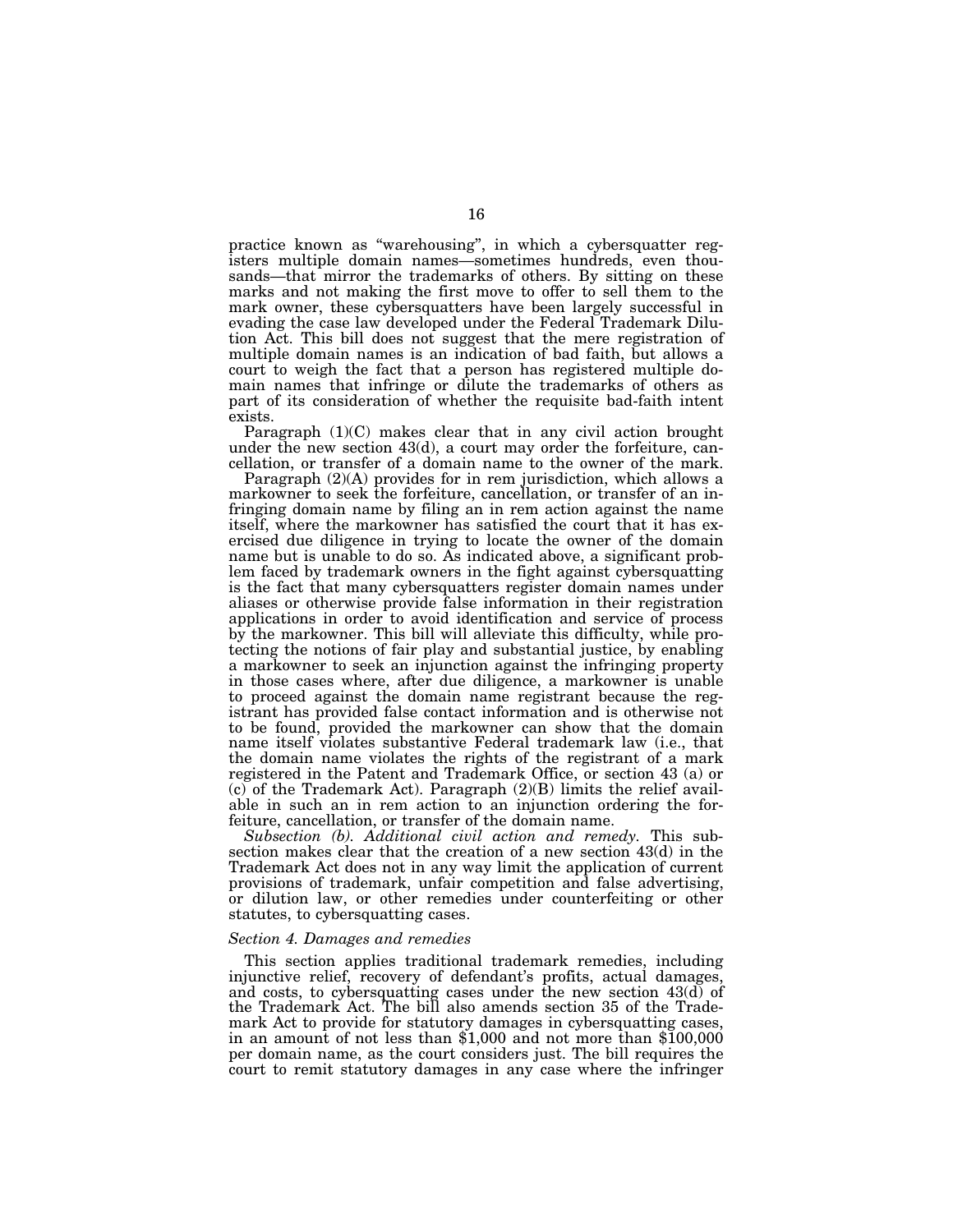believed and had reasonable grounds to believe that the use of the domain name was a fair or otherwise lawful use.

#### *Section 5. Limitation on liability*

This section amends section 32(2) of the Trademark Act to extend the Trademark Act's existing limitations on liability to the cybersquatting context. This section also creates a new subparagraph (D) in section 32(2) to encourage domain name registrars and registries to work with trademark owners to prevent cybersquatting through a limited exemption from liability for domain name registrars and registries that suspend, cancel, or transfer domain names pursuant to a court order or in the implementation of a reasonable policy prohibiting cybersquatting. The bill anticipates a reasonable policy against cybersquatting will apply only to marks registered on the Principal Register of the Patent and Trademark Office in order to promote objective criteria and predictability in the dispute resolution process.

This section also protects the rights of domain name registrants against overreaching trademark owners. Under a new section subparagraph (D)(iv) in section 32(2), a trademarkowner who knowingly and materially misrepresents to the domain name registrar or registry that a domain name is infringing shall be liable to the domain name registrant for damages resulting from the suspension, cancellation, or transfer of the domain name. In addition, the court may grant injunctive relief to the domain name registrant by ordering the reactivation of the domain name or the transfer of the domain name back to the domain name registrant. Finally, in creating a new subparagraph  $(D)(iii)$  of section 32(2), this section codifies current case law limiting the secondary liability of domain name registrars and registries for the act of registration of a domain name, absent bad-faith on the part of the registrar and registry.

### *Section 6. Definitions*

This section amends the Trademark Act's definitions section (section 45) to add definitions for key terms used in this act. First, the term "Internet" is defined consistent with the meaning given that term in the Communications Act (47 U.S.C. 230(f)(1)). Second, this section creates a narrow definition of ''domain name'' to target the specific bad-faith conduct sought to be addressed while excluding such things as screen names, file names, and other identifiers not assigned by a domain name registrar or registry.

### *Section 7. Savings clause*

This section provides an explicit savings clause making clear that the bill does not affect traditional trademark defenses, such as fair use, or a person's first amendment rights.

### *Section 8. Severability*

This section provides a severability clause making clear Congress' intent that if any provision of this act, an amendment made by the act, or the application of such provision or amendment to any person or circumstances is held to be unconstitutional, the remainder of the Act, the amendments made by the act, and the ap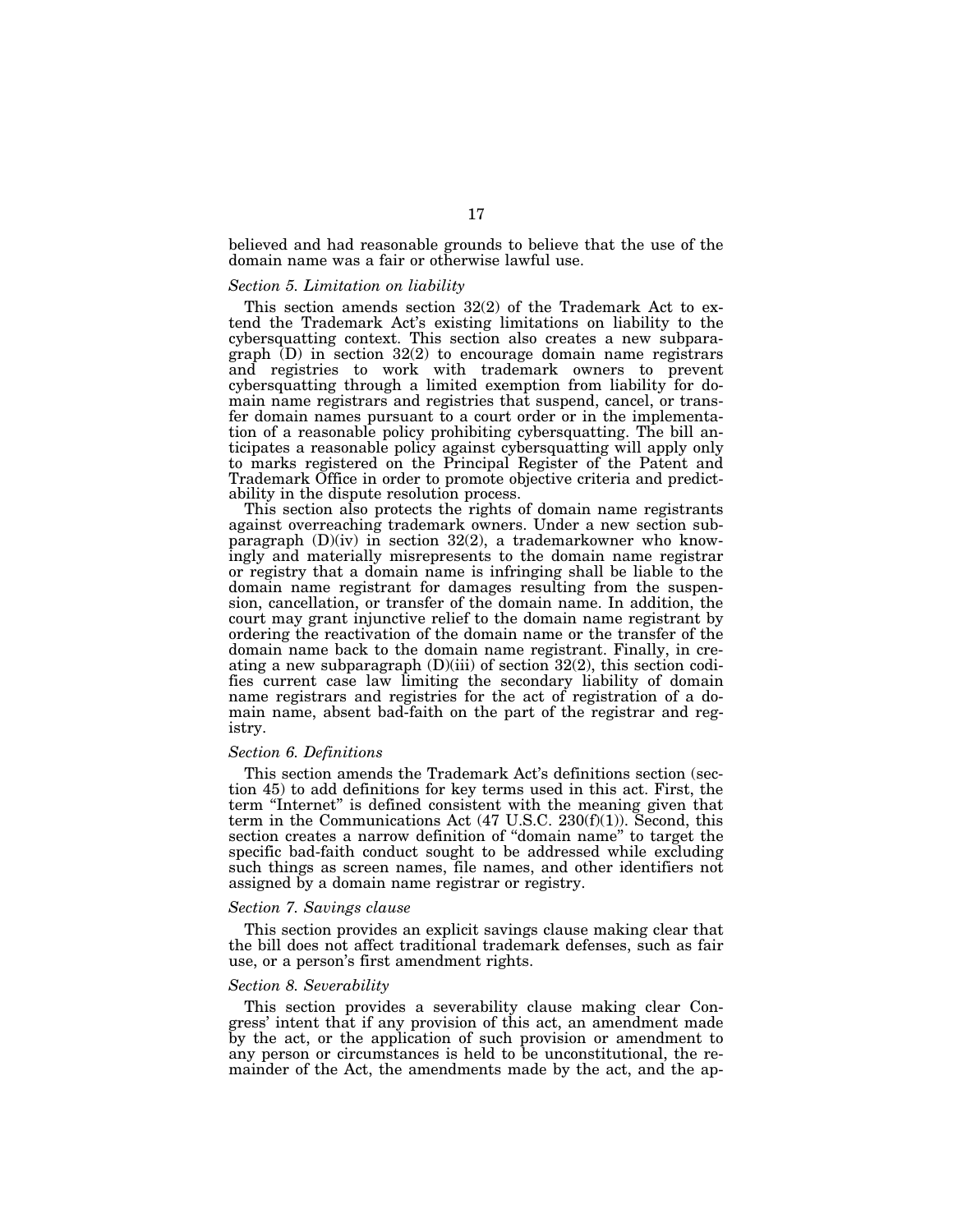plication of the provisions of such to any person or circumstance shall not be affected by such determination.

### *Section 9. Effective date*

This section provides that new statutory damages provided for under this bill shall not apply to any registration, trafficking, or use of a domain name that took place prior to the enactment of this act.

## VI. COST ESTIMATE

### U.S. CONGRESS, CONGRESSIONAL BUDGET OFFICE, *Washington, DC, August 5, 1999.*

Hon. ORRIN G. HATCH, CHAIRMAN,

*Committee on the Judiciary, U.S. Senate, Washington, DC.*

DEAR MR. CHAIRMAN: The Congressional Budget Office has pre-<br>red the enclosed cost estimate for S. 1255, the pared the enclosed cost estimate for S. 1255, the Anticybersquatting Consumer Protection Act.

If you wish further details on this estimate, we will be pleased to provide them. The CBO staff contacts are Mark Hadley (for Federal costs) and Shelley Finlayson (for the State and local impact). Sincerely,

> BARRY B. ANDERSON (For Dan L. Crippen, Director).

### VII. REGULATORY IMPACT STATEMENT

In compliance with paragraph  $11(b)(1)$ , rule XXVI of the Standing Rules of the Senate, the Committee, after due consideration, concludes that S. 1255 will not have significant regulatory impact.

### CONGRESSIONAL BUDGET OFFICE COST ESTIMATE

### *S. 1255—Anticybersquatting Consumer Protection Act*

Cybersquatting (or cyberpiracy) consists of registering, trafficking in, or using domain names (Internet addresses) that are identical or confusingly similar to trademarks with the bad-faith intent to profit from the goodwill of the trademarks. S. 1255 would allow trademark owners to sue anyone who engages in such conduct for the higher of actual damages or statutory damages of \$1,000 to \$100,000 for each domain name. The bill also would allow the courts to order the forfeiture, cancellation, or transfer of domain names in such instances.

Because S. 1255 would not significantly affect the workload of the Patent and Trademark Office or the court system, CBO estimates that implementing the bill would not have a significant effect on the Federal budget. S. 1255 would not affect direct spending or receipts; therefore, pay-as-you-go procedures would not apply.

S. 1255 contains no intergovernmental or private-sector mandates as defined in the Unfunded Mandates Reform Act and could benefit State, local, or tribal governments to the extent that these governments would be able to sue and recover damages from infringement or dilution of trademarks based on the provisions of the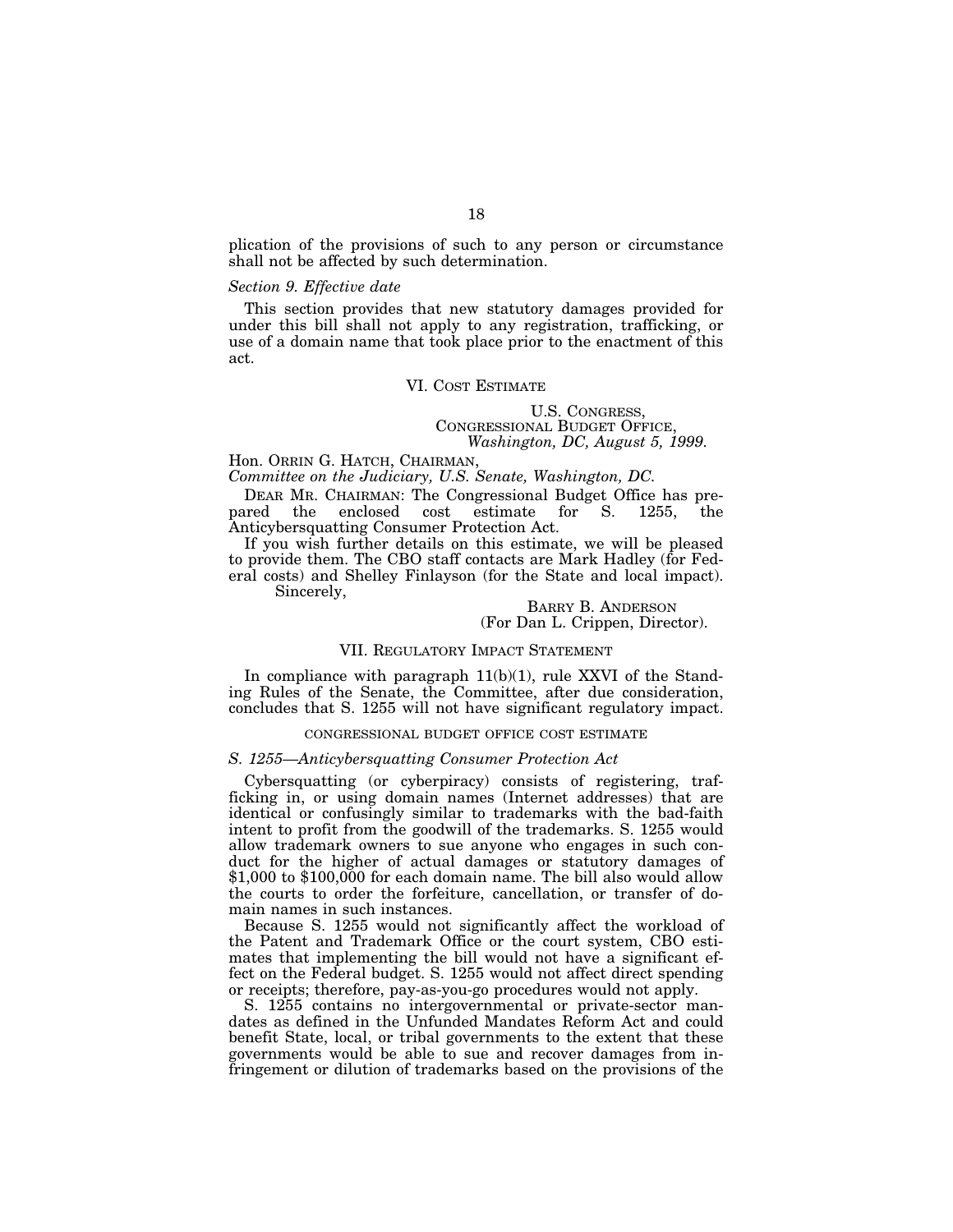bill. Any such benefits are expected to be minimal based on the potential damage awards and the costs of litigating such suits.

The CBO staff contacts are Mark Hadley (for Federal costs) and Shelley Finlayson (for the State and local impact). This estimate was approved by Robert A. Sunshine, Deputy Assistant Director for Budget Analysis.

### VIII. CHANGES IN EXISTING LAW

In compliance with paragraph 12 of rule XXVI of the Standing Rules of the Senate, changes in existing law made by S. 1255, as reported, are shown as follows (existing law proposed to be omitted is enclosed in black brackets, new matter is printed in italic, and existing law in which no change is proposed is shown in roman):

#### **THE TRADEMARK ACT OF 1946**

\* \* \* \* \* \* \*

### **REMEDIES**

SECTION 32. [15 U.S.C. § 1114](1) Any person who shall, without the consent of the registrant—

(a) use in  $^\ast$ 

# \* \* \* \* \* \* \*

(2) Notwithstanding any other provision of this Act, the remedies given to the owner of a right infringed under this Act or to a person bringing an action [under section 43(a)] *under section 43 (a) or (d)*  $[15 \text{ U.S.C. } $1125(a)]$  shall be limited as follows:

\* \* \* \* \* \* \* (A) Where  $* * *$ \* \* \* \* \* \* \*

*(D)(i) A domain name registrar, a domain name registry, or other domain name registration authority that takes any action described under clause (ii) affecting a domain name shall not be liable for monetary relief to any person for such action, regardless of whether the domain name is finally determined to infringe or dilute the mark.*

*(ii) An action referred to under clause (i) is any action of refusing to register, removing from registration, transferring, temporarily disabling, or permanently canceling a domain name—*

*(I) in compliance with a court order under section 43(d); or*

*(II) in the implementation of a reasonable policy by such registrar, registry, or authority prohibiting the registration of a domain name that is identical to, confusingly similar to, or dilutive of another's mark registered on the Principal Register of the United States Patent and Trademark Office.*

*(iii) A domain name registrar, a domain name registry, or other domain name registration authority shall not be liable for damages under this section for the registration or maintenance of a domain name for another absent a showing of bad faith intent to profit from such registration or maintenance of the domain name.*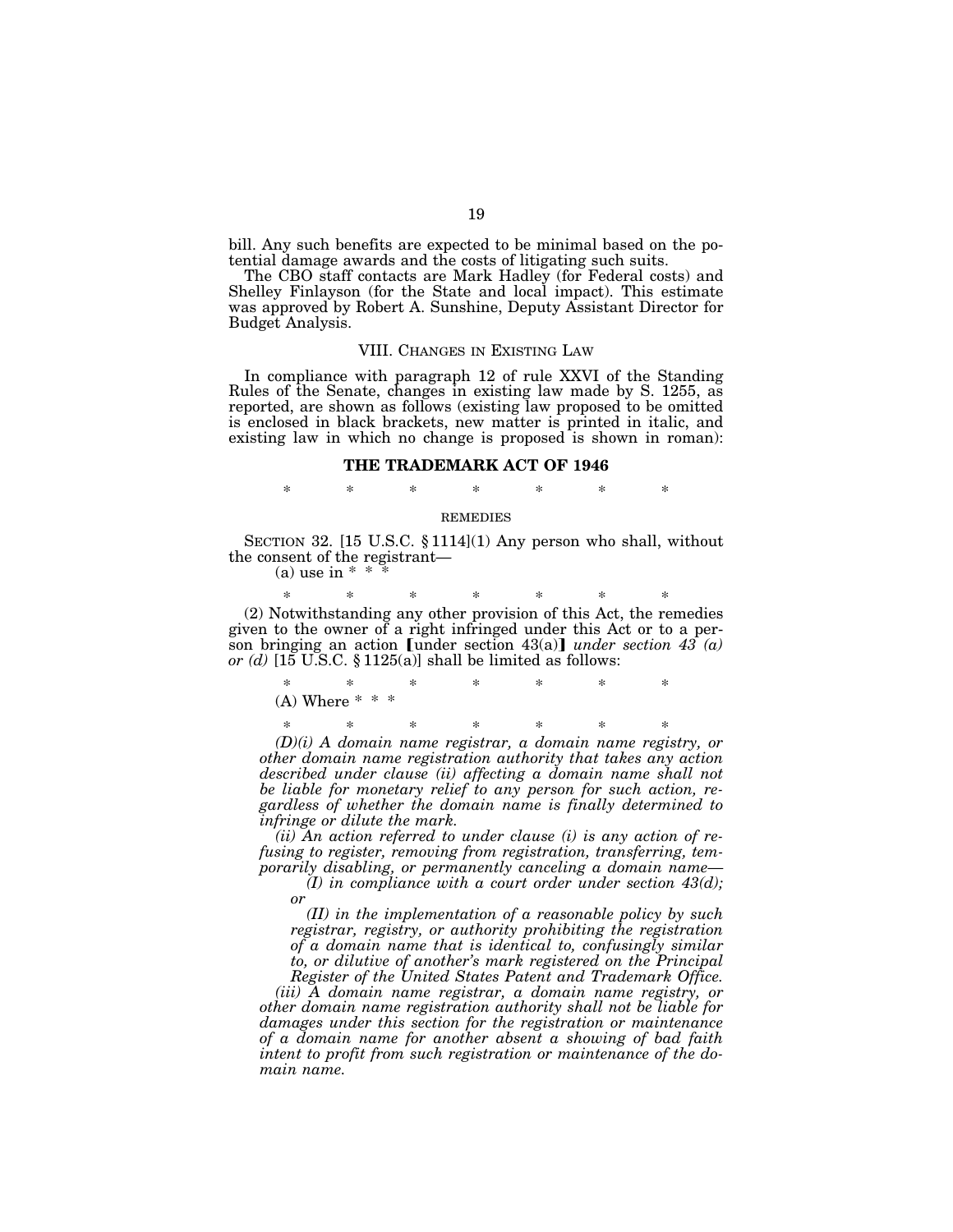*(iv) If a registrar, registry, or other registration authority takes an action described under clause (ii) based on a knowing and material misrepresentation by any person that a domain name is identical to, confusingly similar to, or dilutive of a mark registered on the Principal Register of the United States Patent and Trademark Office, such person shall be liable for any damages, including costs and attorney's fees, incurred by the domain name registrant as a result of such action. The court may also grant injunctive relief to the domain name registrant, including the reactivation of the domain name or the transfer of the domain name to the domain name registrant.*

 $[(D)](E)$  As used in this paragraph—

\* \* \* \* \* \* \* SECTION 34. [15 U.S.C. § 1116] (a) The several courts vested with jurisdiction of civil actions arising under this act shall have power to grant injunctions, according to the principles of equity and upon such terms as the court may deem reasonable, to prevent the violation of any right of the registrant of a mark registered in the Patent and Trademark Office or to prevent a violation under [section 43(a)¿ *section 43(a), (c), or (d)* [15 U.S.C. § 1125(a)]. Any such injunction may include a provision directing the defendant to file with the court and serve on the plaintiff within thirty days after the service on the defendant of such injunction, or such extended period as the court may direct, a report in writing under oath setting forth in detail the manner and form in which the defendant has complied with the injunction. Any such injunction granted upon hearing, after notice to the defendant, by any district court of the United States, may be served on the parties against whom such injunction is granted anywhere in the United States where they may be found, and shall be operative and may be enforced by proceedings to punish for contempt, or otherwise, by the court by which such injunction was granted, or by any other United States district court in whose jurisdiction the defendant may be found.

\* \* \* \* \* \* \* SECTION 35. [15 U.S.C. § 1117] (a) When a violation of any right of the registrant of a mark registered in the Patent and Trademark Office, or a violation under section 43 (a)*, (c), or (d)* [15 U.S.C. § 1125(a)], shall have been established in any civil action arising under this act, the plaintiff shal be entitled, subject to the provisions of sections  $29$  [15 U.S.C. § 1111] and  $32$  [15 U.S.C. § 1114], and subject to the principles of equity, to recover (1) defendant's profits, (2) any damages sustained by the plaintiff, and (3) the costs of the action. The court shall assess such profits and damages or cause the same to be assessed under its direction. In assessing profits the plaintiff shall be required to prove defendant's sales only; defendant must prove all elements of cost or deduction claimed. In assessing damages the court may enter judgment, according to the circumstances of the case, for any such sum above the amount found as actual damages, not exceeding three times

such amount. If the court shall find that the amount of recovery based on profits is either inadequate or excessive the court may in its discretion enter judgment for such sum as the court shall find to be just, according to the circumstances of the case. Such sum in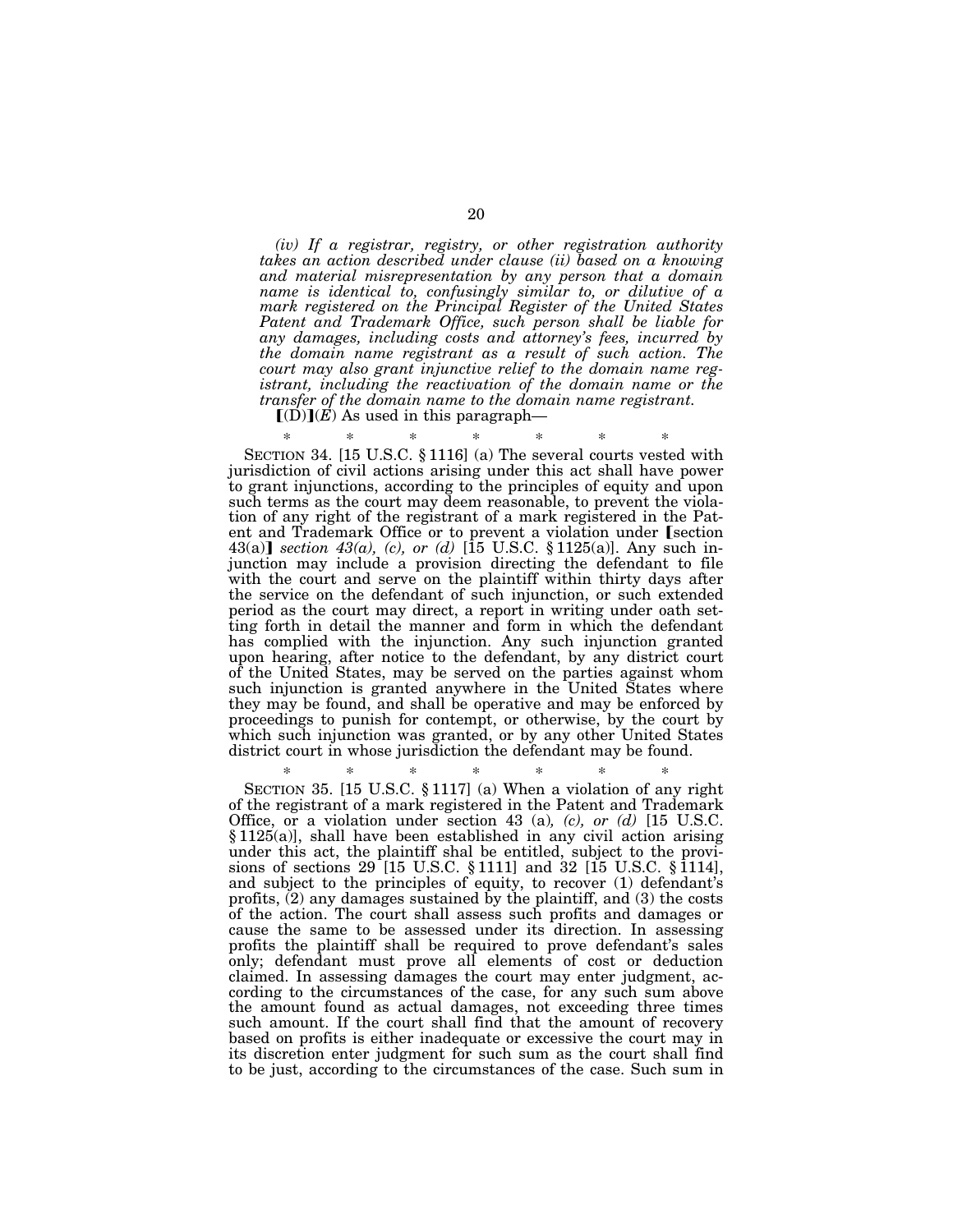either of the above circumstances shall constitute compensation and not a penalty. The court in exceptional cases may award reasonable attorney fees to the prevailing party.

\* \* \* \* \* \* \* *(d) In a case involving a violation of section 43(d)(1), the plaintiff may elect, at any time before final judgment is rendered by the trial court, to recover, instead of actual damages and profits, an award of statutory damages in the amount of not less than \$1,000 and not more than \$100,000 per domain name, as the court considers just. The court shall remit statutory damages in any case in which an infringer believed and had reasonable grounds to believe that use of the domain name by the infringer was a fair or otherwise lawful use.*

\* \* \* \* \* \* \*

### FALSE DESIGNATIONS OF ORIGIN AND FALSE DESCRIPTIONS, AND DILUTION FORBIDDEN

SECTION 43. [15 U.S.C.  $\S 1125$ ] (a)(1) Any person who, on or in connection with any goods or services, or any container for goods, uses in commerce any word, term, name, symbol, or device, or any combination thereof, or any false designation of origin, false or misleading description of fact, or false or misleading representation of fact, which—

\* \* \* \* \* \* \*  $(c)(1)$  The owner  $*$ \* \* \* \* \* \* \*

*(d)(1)(A) Any person who, with bad-faith intent to profit from the goodwill of a trademark or service mark of another, registers, traffics in, or uses a domain name that is identical to, confusingly similar to, or dilutive of such trademark or service mark, without regard to the goods or services of the parties, shall be liable in a civil action by the owner of the mark, if the mark is distinctive at the time of the registration of the domain name.*

*(B) In determining whether there is a bad-faith intent described under subparagraph (A), a court may consider factors such as, but not limited to—*

*(i) the trademark or other intellectual property rights of the person, if any, in the domain name;*

*(ii) the extent to which the domain name consists of the legal name of the person or a name that is otherwise commonly used to identify that person;*

*(iii) the person's prior use, if any, of the domain name in connection with the bona fide offering of any goods or services;*

*(iv) the person's legitimate noncommercial or fair use of the mark in a site accessible under the domain name;*

*(v) the person's intent to divert consumers from the mark owner's online location to a site accessible under the domain name that could harm the goodwill represented by the mark, either for commercial gain or with the intent to tarnish or disparage the mark, by creating a likelihood of confusion as to the source, sponsorship, affiliation, or endorsement of the site;*